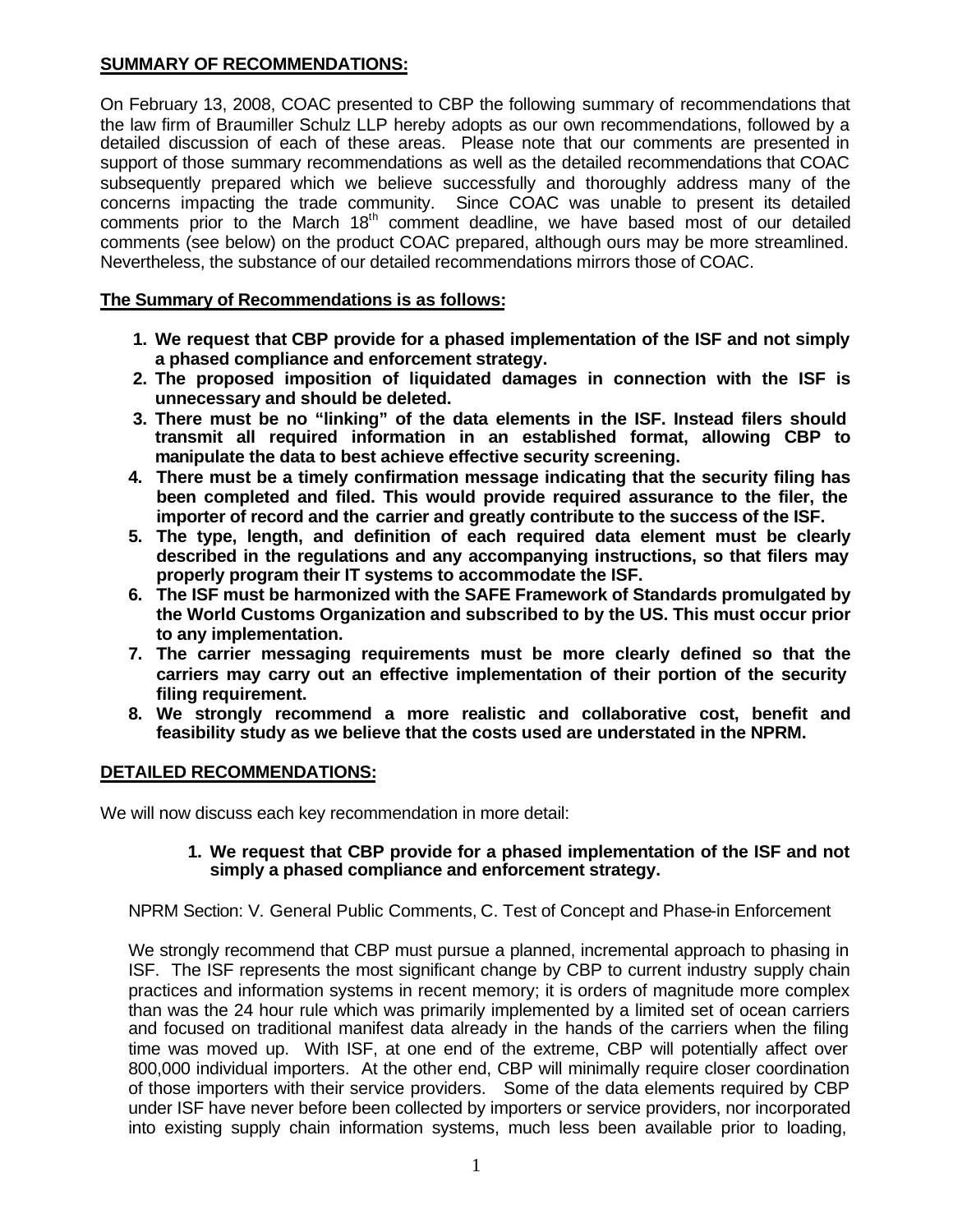especially 24 hours prior to loading.

In addition, the volume of data under ISF could present a significant challenge and risk to CBP's legacy systems. The preliminary projections of the huge increase in data volumes based on ATDI are substantial and warrant incremental system development, utilizing a representative group of importers and their agents. This test phase would include stress testing and a technical correction process. The trade as well as CBP is totally reliant on the efficient performance of ACS, ABI, and AMS; it could be harmful to both industry and CBP to risk the performance and reliability of those legacy systems which already are recognized to be operating beyond planned capacities. In addition, this phased implementation strategy would facilitate a structured, logical development approach for the programming needed to embed ISF into the eventual incorporation into ACE.

The phased implementation model we recommend is similar to ACE truck e-manifest. CBP publicly stated that e-manifest program was to be the system-of-record and would ultimately be mandatory for all trucks crossing the border. CBP ensured that ACE e-manifest was initially implemented by port groupings with voluntary participation, and that the normal initial system problems and operational transition did not negatively affect truck processing. In fact, of course, there were huge disruptions despite the best of intentions. Neither CBP nor the trade can afford similar disruptions when 10+ 2 is implemented. While we do not recommend implementation on a port-by-port basis, we urge that an incremental model similar to that used to introduce other significant CBP programs be used to implement the ISF.

The trade is prepared to assist CBP in identifying an initial set of willing importer participants representing a cross-section of industry sectors to aid the agency in the first round of implementation. A formal process could be established to ensure progressive participation that would ultimately lead to full mandatory trade participation on a global basis. This could be similar to CBP's approach with ATDI, but the intent would be to gradually introduce a limited set of importers and ISF filers to facilitate testing and refinement of the ISF technical and operational requirements. As ISF matures, additional participants could be brought into the ISF using a planned, staged methodology that would ensure CBP's existing legacy systems are not adversely impacted.

It is recommended that CBP establish a regular and recurring collaborative process with COAC and the TSN to review and correct operational and technical issues, analyze metrics of data gaps and inaccuracies, and identify solutions to problems. Specifically, CBP should establish a schedule for both operational and technical reviews, no more than every three months and should work with COAC and the TSN supply chain committee to address the operational and policy issues regarding ISF during both the phased implementation process and phased enforcement period. A regular agenda can and should be established to review performance metrics of data transmissions by the initial groups of trade participants which would assist problem resolution of missing data, inaccurate data, timeliness of data, etc.

The ultimate objectives of this collaborative process would be to assist CBP in achieving the optimal design and smooth, seamless implementation of ISF and to produce a best practice document for industry and CBP officers. This best practice document may be instrumental in ensuring that all trade participants understand how to comply with ISF which should facilitate full implementation of ISF, and further aid CBP with its internal training.

The NPRM stated there will be a phased-in approach to enforcement of the SF, similar to that used for the 24-Hour Rule and Trade Act Regulations. (See Section V.C. of the NPRM). We are separately recommending the phased-in approach take the form of a measured, incremental implementation, allowing for periodic review, correction and enhancement of the SF filings.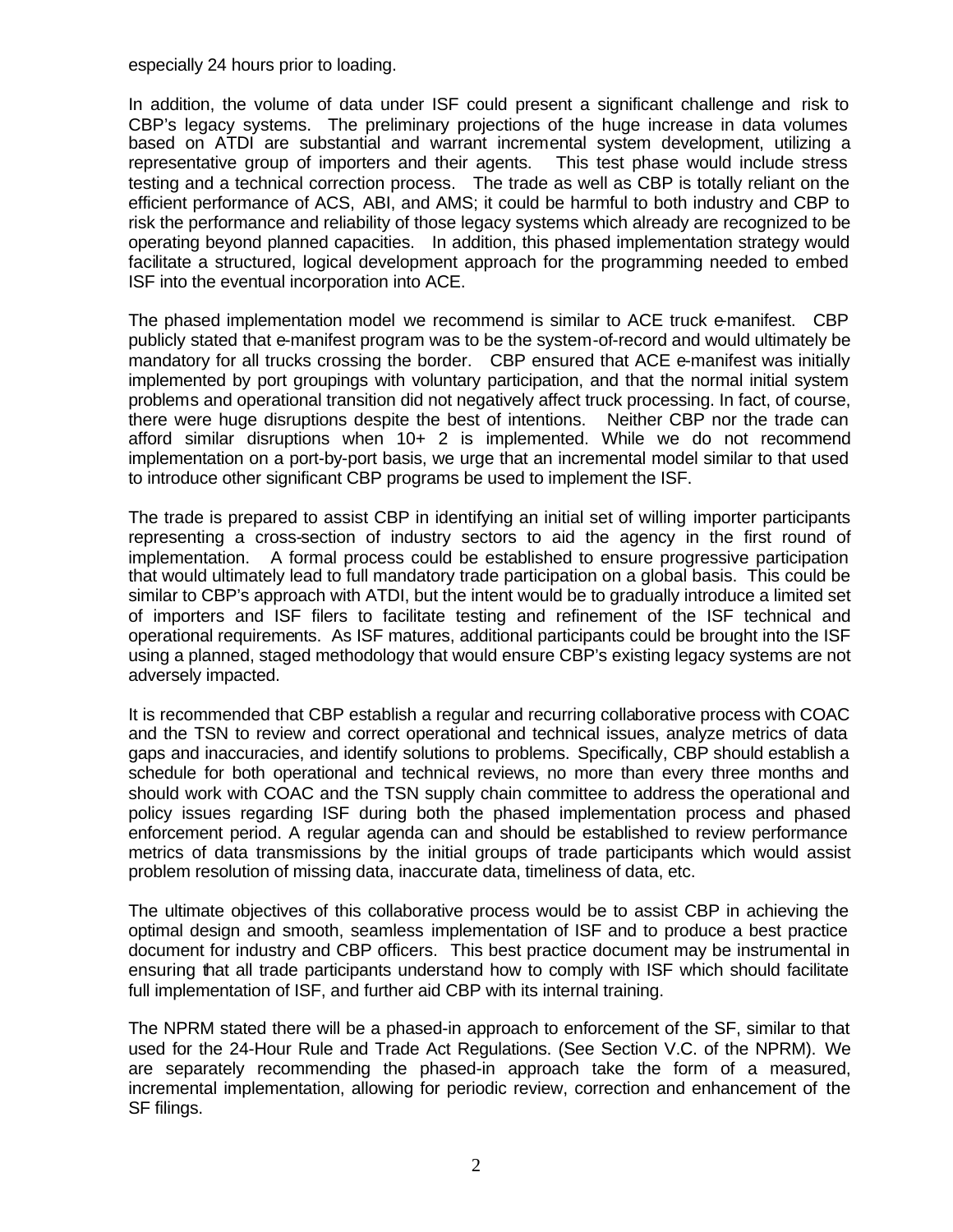We believe it would be inappropriate to impose fines, "no-load messages," or any other punitive measures during any phased-in implementation period. Rather, during the phase-in period, the ISF may undergo changes and improvements, according to lessons learned, adjustments, corrections and new technology. An "informed compliance" approach to enforcement of the SF requirement would be appropriate during this period. If fines are to be assessed, this should be well after the SF requirements are fully tested, refined and implemented and best practices are clearly established.

Finally, we strongly urge that the Automated Commercial Environment (ACE) be used for the final production version of the ISF. AMS and ABI may be practical for incremental testing and initial implementation, but they have limitations. The ISF must be designed with ACE as the ultimate tool.

#### 2. **The proposed imposition of liquidated damages in connection with the ISF is unnecessary and should be deleted.**

NPRM Section: VI. Amendments to Bond Conditions, A. Bond Conditions Related to the Proposed Importer Security Filing, Vessel Stow Plan, and Container Status Message Requirements; and B. Bond Conditions Related to the Trade Act Regulations

a. The proposed liquidated damages provisions are inappropriate and unnecessary to ensure compliance with the ISF

The proposed imposition of liquidated damages in connection with the ISF is not reasonably related to the national security goal of the ISF and is also unnecessary. It should be replaced by realistic and targeted enforcement measures more clearly tied to the purpose and aim of the ISF.

We understand CBP has made this proposal with the idea of having the flexibility to rely on enforcement beyond just do not load messages. While the trade appreciates CBP's attempt to fashion another remedy, the proposed assessment amounts are inappropriately rigid and would, in many instances, prove far too severe for something that could be as minor as a clerical error. Any enforcement scheme associated with ISF requirements needs to provide for assessments commensurate with the degree/seriousness of the infraction. Deficiencies with respect to ISFs can range from minor/inconsequential misstatement of details to complete failure to make the filing. Distinctions in severity of violation should be clearly set forth in advance and assessments should comport with the actual infractions.

We understand CBP has publicly stated it anticipates an environment of reduced or eliminated ability to mitigate assessments for violation of ISF requirements. If this is to be the case, the need for variation of assessments in accordance with the degree of severity of the violations is even more urgently needed. Rigid assessments or restricting/eliminating mitigation would result in unusually severe punishment for importers in general, and it will not likely serve as a deterrent because the vast majority of these potential errors will be inadvertent. The LD language as proposed fails to draw a distinction (for example) between a case where the importer and CBP have a difference of opinion about classification versus a case where the importer intentionally states the wrong country of shipment. When a harsh punishment does not serve a deterring objective, it should be used with caution or not used at all. Severe punishment for inadvertent mistakes made by others serving importers with a good record and history of compliance will not serve a deterring function simply because *these mistakes are not the result of unconscious indifference or intentional acts*. Perhaps more importantly, security will not increase by CBP's adoption of any "zero tolerance" approach.

We submit that one component of a more appropriate and meaningful approach to dealing with filing deficiencies would be for CBP to follow its current policy of preventing loading of cargo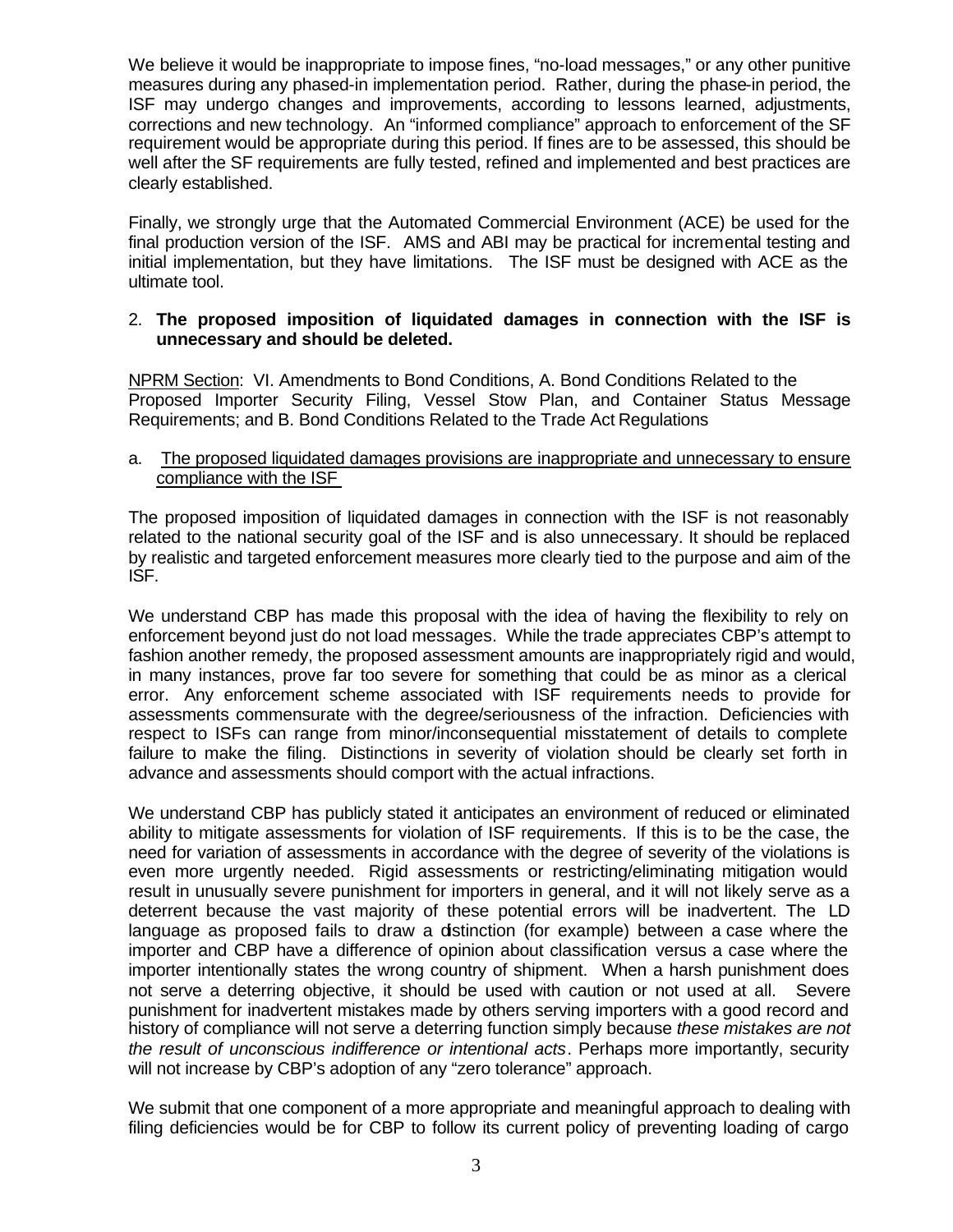("no-load message") that fails to meet the requirements of the 24-hour rule, in combination with other effective deterrents discussed below. In instances where the ISF is not filed at all or is, on its face, deficient, a no-load message would meet CBP's objectives to strengthen security, while serving as a deterrent to those companies who fail to meet the new security filing requirements. In an environment of "just-in-time" inventory management and routine shipping/distribution deadlines, a delay in shipment of goods is in and of itself a severe "punishment" for non- or partial compliance.

We understand there could be ISF deficiencies which cannot be addressed via a "no-load message." For example, an ISF may appear upon receipt by CBP to be complete and accurate, but may later be determined to contain material misstatements. Such infractions could be dealt with via a rational, *proportionate* system of *fines* (not LDs) assessed against the importer or the carrier.

If LDs are to be assessed under the proposed regulations, there must be a tempering of such LDs dependent on an importer's voluntary participation in supply chain security or compliance programs. It must be noted that C-TPAT importers, who have embarked upon participation in this program at their own (and sometimes, considerable) expense have already demonstrated both a willingness and an ability to institute measures with substantial positive impact on security. An acceptable approach to ISF enforcement must recognize and appropriately reward such accomplishments. Therefore, we propose that C-TPAT Tier 3 importers and Importer Self-Assessment (ISA) importers receive a warning only for the first offense in each calendar year and receive a reduced fine of \$100 (similar to option 1) for any second offense in the same calendar year and \$1,000 for any third offense. This would provide a benefit for those importers who have established supply chain security programs and adopted best practices, and who have also established the requisite internal controls to manage Customs compliance. Despite these practices and controls, it is still possible that importers or their agents could inadvertently make errors in performing the ISF. The importer's investment in these programs should not be jeopardized by inadvertent errors in the security filing. On the contrary, that investment should be encouraged and rewarded by practical benefits such as those proposed here. Additionally, any importers who are also part of the ISA program and who remain certified members of C-TPAT should receive similar, additional relief from any fines assessed.

We object to the fact that CBP issued this section on bonds and liquidated damages without ever consulting COAC or the trade. Had CBP consulted COAC, as is required under the SAFE Port Act, COAC could have provided meaningful feedback and ensured that the proposal for this section was both practical and reasonable. Instead, the trade was completely surprised by the inclusion of bonds and liquidated damages with respect to the SF requirements. Further, CBP has offered no rational basis for the use of LDs in lieu of other effective deterrents to ensure that ISF filings are made timely and completely. For example, CBP has a number of other options (in addition to "no-load messages" and fines as mentioned above) available in its arsenal. These include:

- Rejection of the ISF
- Examination of the cargo at the port of export by CBP or host country customs officers.
- Detention of the cargo at the port of entry for examination

The remedies enumerated here, in combination with "no-load messages," are far more effective in dealing with incomplete/erroneous or non-filed ISFs. The ability to stop a shipment is a powerful tool and will have far greater impact on parties not complying with the ISF requirement than after the facts attempts to extract fines. Imposition of fines of any sort is administratively burdensome and actually less effective than these means and should only be used in certain circumstances – if at all.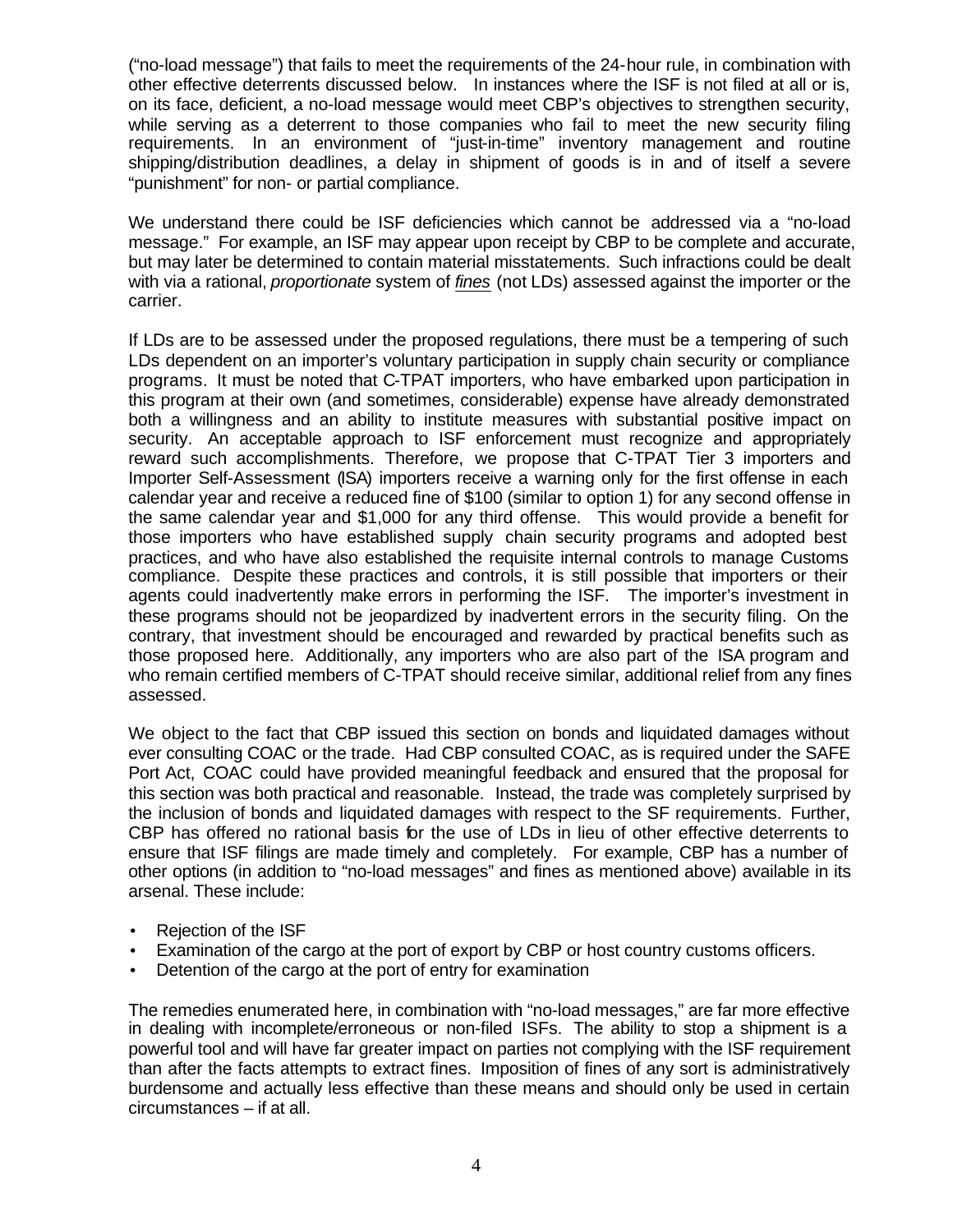If fines or LDs are to be imposed, there is an urgent need for regulations that specify the conditions under which they may be assessed – such as repeated violations and/or mitigation guidelines providing for settlement in appropriate amounts. As discussed above, we would request that such conditions be fully discussed with COAC and the trade prior to any issuance of any further regulations.

As to LDs and mitigation guidelines in general, we would seriously question any reluctance or refusal by CBP to issue these in connection ISFs. It is our understanding that, under the Omnibus Trade and Competitiveness Act of 1988, the publication of guidelines for cancellation of bond charges is required.

Furthermore, it is our firm belief that the ISF enforcement mechanism should not include LDs or bond penalties in any form. It should be noted that Basic Importation and Entry Bonds (Activity Code 1, 19 C.F.R. § 113.62) do not presently address penalties of any kind and this status quo should be maintained. Addressing ISF issues via LDs would constitute a major disruption to the customs bond distribution system as it now exists. Importers are very concerned that inclusion of LDs provisions will result in a significant increase in customs bond costs, and with good reason. The creation and assessment of a whole new class of LDs would in and of itself result in higher bond costs. However, the impact goes far beyond that. Many importers are currently uncertain as to how to go about achieving compliance with the ISF requirements as currently proposed. As a practical matter, sureties have no way at this time (and probably for some time to come) of distinguishing between importers and agents who have the ability and inclination to comply and those who do not. Creating a new, intensive, and uncharted underwriting process impacting all customs sureties and upwards of 200,000 respondents (as identified in the NPRM), even if all the underwriting decisions were perfectly correct, would presumably generate significant additional costs of administration for sureties (as well as for importers and customs brokers). This impact has, apparently, not been anticipated by CBP and is as yet unquantified. In reality, the ability of sureties to effectively evaluate this exposure is to be seriously questioned. (See further comments below.) Hence, including sureties in this exercise increases the cost to those sureties and the importers and agents they service without producing a material positive impact upon cargo security. For these reasons, LDs and or any other approach involving sureties in the ISF enforcement effort should be avoided.

## b. The proposed entry bond conditions should be deleted

The foregoing discussion of surety issues presumes that customs bonds will continue to be obtainable on a relatively free and unrestricted basis. However, CBP should also understand that the current proposal could greatly impact the ability of bond principals to obtain or maintain their current customs bonds. Some sureties have indicated to the trade that they view ISF defaults as a risk which simply cannot be underwritten. As the risk cannot be evaluated for either existing or prospective bond principals, rates quite possibly could not be set high enough to make the undetermined risk tolerable. Consequently, we are concerned that reputable companies could permanently exit the customs surety business, while many compliant bond principals may have a difficult time finding a willing surety to provide them a customs bond. More importantly, CBP's interests will not be served if CBP cannot be adequately protected. To avoid such a radical and negative impact on all parties concerned, we reiterate our position that CBP must avoid LDs as a means of enforcing the ISF requirements, especially when other more effective means are currently available. Finally, there is no indication that CBP performed an economic impact study relative to bond underwriting and the related, additional costs to principals and sureties.

The proposed regulations would amend the basic importer entry bond conditions to include filing of the ISF. This is contrary to the purpose of an entry bond. In the NPRM and many other statements and publications on the ISF, CBP has stressed that the filing is a security and not an entry requirement. Entry bonds are used for just that –to secure formal entries. The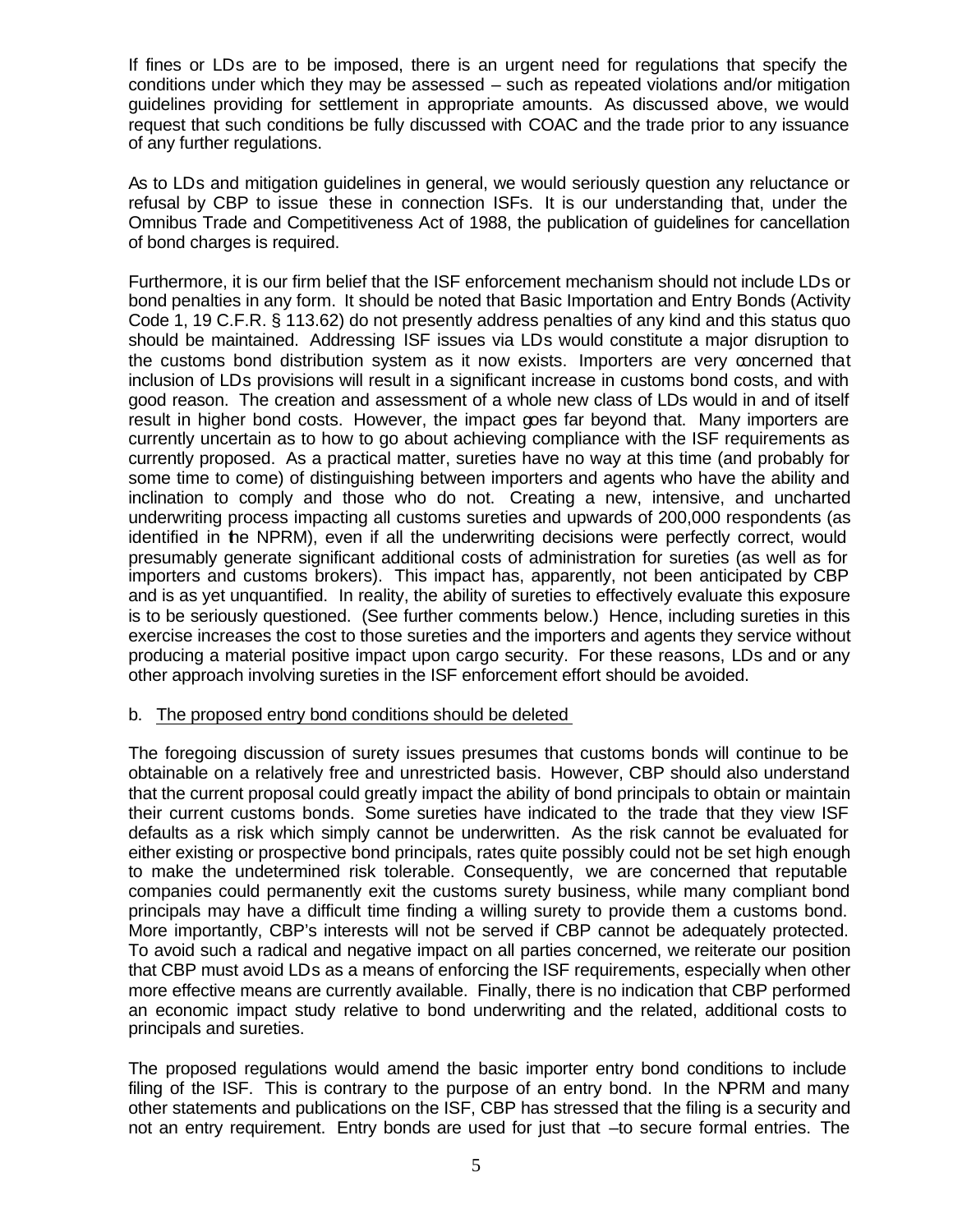transactions subject to the ISF encompass all types of shipments eligible for many types of entries or, in some instances, no entry at all. Requiring modification to an entry bond to secure potential non-entry situations is not logical and contrary to the purpose of a bond.

We absolutely support increasing the security of imports in the United States through a sensible and effective approach that targets those imports that pose the highest risk of security threats to the nation. However, imposing punishment for inadvertent mistakes while reducing mitigation opportunities is neither cost nor time efficient and is not an efficient use of CBP's limited resources. Instead, CBP should focus and target those imports that threaten the security and safety of the United States. As such, we recommend a more flexible approach that will allow U.S. commerce to flourish, while at the same time increasing security. As prudent alternatives exist, CBP should abandon the provisions amending the basic entry bond conditions and the provisions imposing new LDs related to the ISF.

#### 3. **There must be no "linking" of the data elements in the ISF. Instead filers should transmit all required information in an established format, allowing CBP to manipulate the data to best achieve effective security screening.**

NPRM Section IV. Proposed Importer Requirements for Vessel Cargo Destined to the United States, B. Public Comments; CBP-approved Electronic Interchange System

The requirement for the trade to "link" data elements in the ISF should be eliminated. Instead filers should be required to simply transmit all the required information in an established format, allowing CBP to manipulate the data to best achieve effective security screening.

In the public comments in this section of the NPRM, it is stated there should be no mandatory linking of data elements. A major concern among the trade is the proposed required linking of the manufacturer (or supplier) name and address, country of origin, and commodity HTSUS number at the line item level. CBP states in the NPRM that it has considered the economic impact of this requirement in its cost, benefit, and feasibility study. The trade cannot understand how CBP assigned a cost to this effort as the trade is still trying to 1) understand the required hierarchical structure to meet this requirement; 2) estimate what the man/hours would be to make the changes; and 3) estimate the cost to trade for system changes.

In the NPRM public comments on page 96, CBP disagreed with the recommendation not to require mandatory linking on the basis that this data is already provided to CBP at the line item level for entry and entry summary purposes. While it is true that similar linking is required for entry and entry summary purposes, the trade may still incur significant additional costs for implementing the security filing at this level. Substantial costs are anticipated not only for programming of this new structure, but also on a recurring basis at an operational level.

The proposed complexity of the security filing linking these data elements represents essentially an entry with the exception of reporting the value. Currently, importers often use up to 10 days after the release to file entry summaries because that time is needed to obtain and validate line level information. For those importers who may not be able to combine the security filing with the filing of an actual entry / entry summary, the proposed complexity will essentially require data input and the filing of two entries and potentially double the costs to the trade in terms of service provider fees.

The SAFE Port Act recognizes that technology should be used to best advantage, but that is not apparent in the information provided by CBP to date. Specifically, the act [sec.203(a)(2)(e)] calls out that DHS will "(2)consider future iterations of the Automated Targeting System, which would incorporate smart features, such as more complex algorithms and real-time intelligence, instead of relying solely on rule sets that are periodically updated." We submit that although this is written for a "future iteration" it does not eliminate development of "smart" features from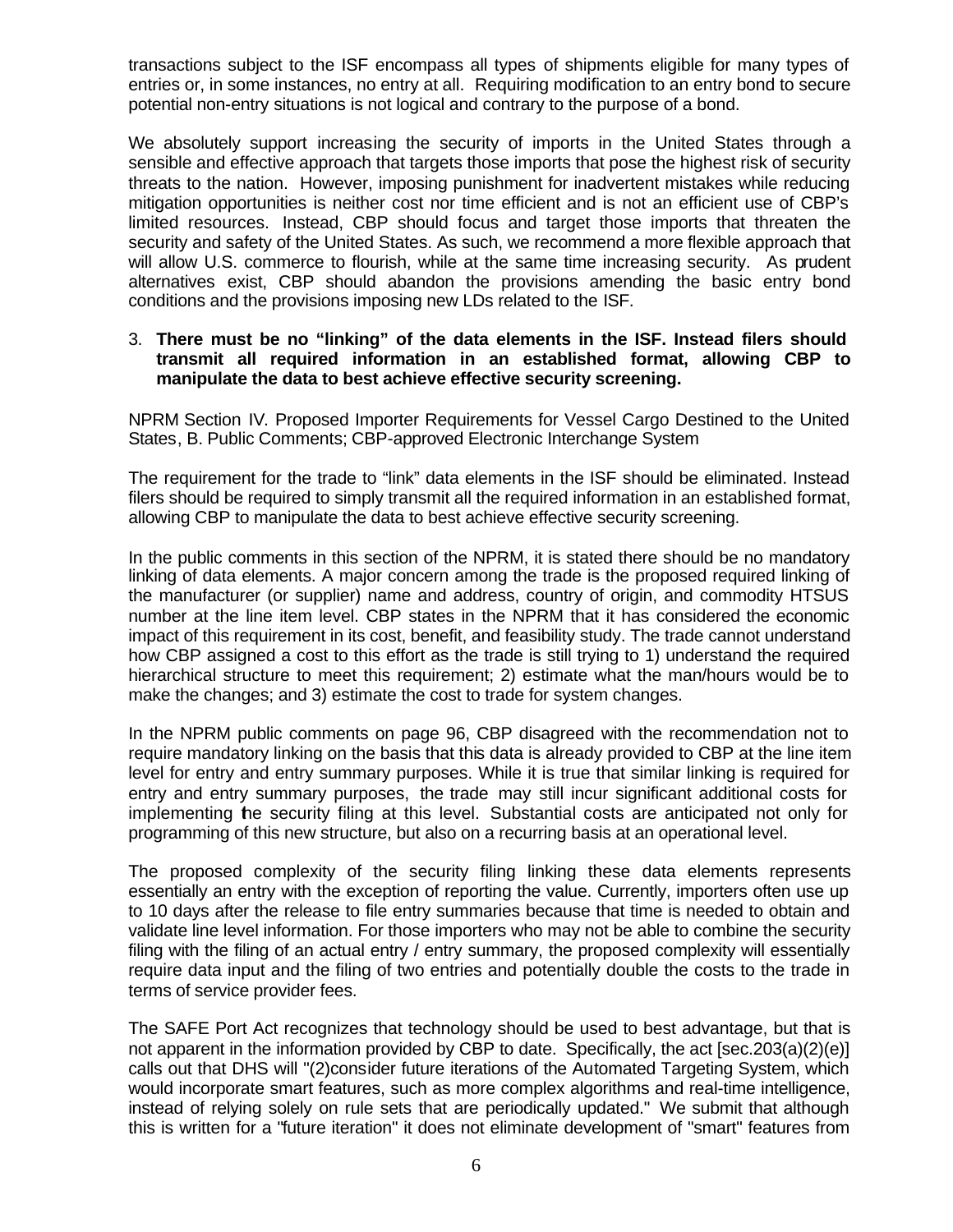the original implementation, but instead should highlight the need for those features as recognized by the authors of the original Act.

As an alterative to the mandatory linking, we reiterate our proposal that all the information regarding the shipment such as HTSUS, country of origin, and manufacturer (or supplier) be made available to CBP, but not be linked. CBP could update its current algorithm so as to cause its targeting system to make all the possible matches and determine whether any combination created a risk. This approach would potentially give CBP greater flexibility in how the submitted data could be combined or interpreted to perform effective security screenings. It is also in general how the targeting is currently performed. CBP takes data from many sources, screens shipments against that data and creates a targeting score. Tweaking that algorithm to also incorporate HTS, origin and manufacturer/supplier name and address seem imminently more sensible and cost effective than mandating the filing of one entry type filing as the ISF stage and a second one at time of entry filing.

#### 4. **There must be a timely confirmation message indicating that the security filing has been completed and filed. This would provide required assurance to the filer, the importer of record and the carrier and greatly contribute to the success of the ISF.**

NPRM Section IV. Proposed Importer Requirements for Vessel Cargo Destined to the United Sates, F. Public Comments; CBP-approved Electronic Interchange System.

There must be a timely confirmation message with a unique identification number issued indicating the security filing has been completed and filed, meaning each data element has been provided. This confirmation message is not expected to validate the data, only acknowledge an apparently complete ISF has been received. Such a confirmation message would provide required assurance to the filer, the importer of record and the carrier, and greatly contribute to the success of the ISF.

In the NPRM public comments on page 98, CBP stated that they will provide to the filer electronic acknowledgement that the filer's submission has been received according to ABI and AMS standards. In reviewing how this acknowledgement message will likely be used in technical and practical terms, we strongly suggest that this acknowledgement message 1) should confirm that the ISF was received and passed the edits required by ABI / AMS, and 2) should provide a unique identifier number assigned for that ISF transmission, 3) at a minimum, the ISF should allow for expanded functionality that will allow the filer to identify an additional party to be notified of the acknowledgment message through either a SCAC code or DUNS number.

Assigning a unique identifier number as a confirmation notice would follow the current model used for AES declarations, which provides an Internal Transaction Number (ITN) upon successful transmission of an AES declaration for U.S. exports, and for FDA Prior Notice that provides a Prior Notice Confirmation Number upon successful filing. This unique identifier number is needed by the importer and their agents in order to communicate to other parties in the supply chain that the filing has been completed. Given the liability and risk that will accrue for lack of filing, it will be insufficient for a party in the chain to simply state that they have completed the required transmission, and providing a CBP authorized unique identifier confirmation number will allow parties to document that the ISF has been received by CBP and has at least passed the initial edits required. If possible, we recommend that the unique identifier include a filer code designating the actual filing party, in combination with the bill of lading number at the lowest level. This will also help provide visibility to an importer, or other parties in the supply chain as necessary, as to what party filed the ISF on the importer's behalf. The unique identifier number will also be required to allow accurate matching of amendments or revisions to the original security filing, particularly in the case of possible duplicate filings on the same bill of lading.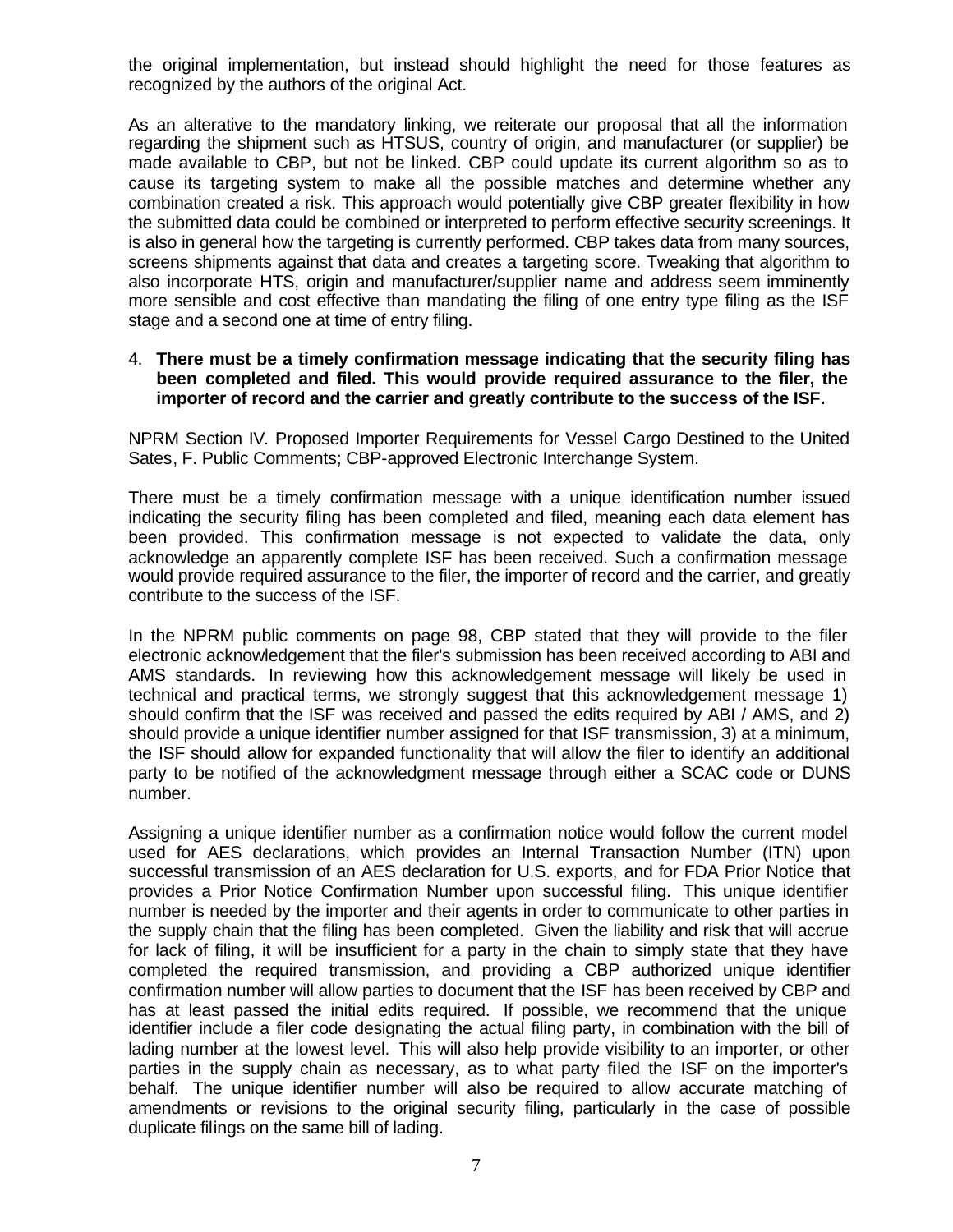For those parties handling less than container load cargo - the consolidator, the NVOCC, or a co-loader will need to know the ISF has been completed and successfully filed with CBP prior to stuffing the container and accepting the box for loading. From the commercial side, the consolidator or NVOCC, an integral part of the supply chain, has an equal responsibility to all parties in a consolidated container and cannot jeopardize a container being held up if a confirmation has not received that all parties have properly filed the ISF. In order to manage the consolidation process, the consolidator or NVOCC needs to have the ability to query the status of the ISF by submitting a query on the unique ISF identifier confirmation number to confirm the master bill of lading / house bill of lading it covers, or by submitting a query on the master bill of lading / house bill of lading to determine the unique ISF identifier confirmation number applicable for that shipment. Similar to a compliance program, the importer must be able to manage its security program, its supply chain and its filer. The liable party should be provided similar enhanced account management functions in the ISF as have been designed in ACE. This functionality should provide the importer with visibility as to the ISFs filed under that importer's IRS or EIN number, the unique ISF identifier confirmation number, the party that filed the ISF, the date filed, the master / house bill of lading it covered, and the underlying data elements within the ISF.

The NPRM states that 'CBP believes that communication between importers, as defined in these regulations and their designated agents will be sufficient to inform the importer regarding the completeness and contents of a filing'. The trade disagrees with CBP on this point and recommends that since the importer, as defined in these regulations, will be held responsible to pay LDs for violations of the new proposed regulations, they must have access to review this data to exercise reasonable care.

The trade firmly believes the security interests of the country are as important as its commercial interests (which in some ways are part of the nation's economic security) and the data pertaining to the two should be managed in the same way. CBP, in conjunction with the trade, has designed ACE "To Modernize the Commercial Trade System" to "Better manage their Trade Information" and "Allow Access to transaction, financial and Compliance Data" (taken from Power Point Presentation entitled, "U.S. Customs and Border Protection Automated Commercial Environment Overview," dated December 2007). The security data should be made available to the importer to better manage his security data as well, especially since the named party is liable for the correctness of this data. If the design of functionality in ACE to allow an importer visibility to the ISFs that have been filed on his/her behalf will not be available at the time of implementation, CBP needs to provide an alternative method for the importer to monitor this activity. While the trade will certainly implement new business practices to monitor the activity of authorized agents, CBP must provide a way to assist importers in identify any security filings submitted on their behalf by parties other than authorized agents. One alternative could be to implement programming in ABI similar to the National Importer Liquidation System to allow an importer to designate an authorized filer to query all activity done under the importer's Employer Identification Number. In order to avoid delays in the movement of containers and associated costs, transportation providers in the supply chain may have a strong incentive to file a security filing based on their knowledge of the transaction and/or on the face of the shipping documents provided without approval and/or confirmation by the actual importer. Since all liability is retained by the importer and there will be no direct outlays associated with the ISF, such as otherwise occurs for duty and fees associated with transmission of an actual entry, the current controls in place for ABI filing of entries are not sufficient.

5. **The type, length, and definition of each required data element must be clearly described in the regulations and any accompanying instructions, so that filers may properly program their IT systems to accommodate the ISF.**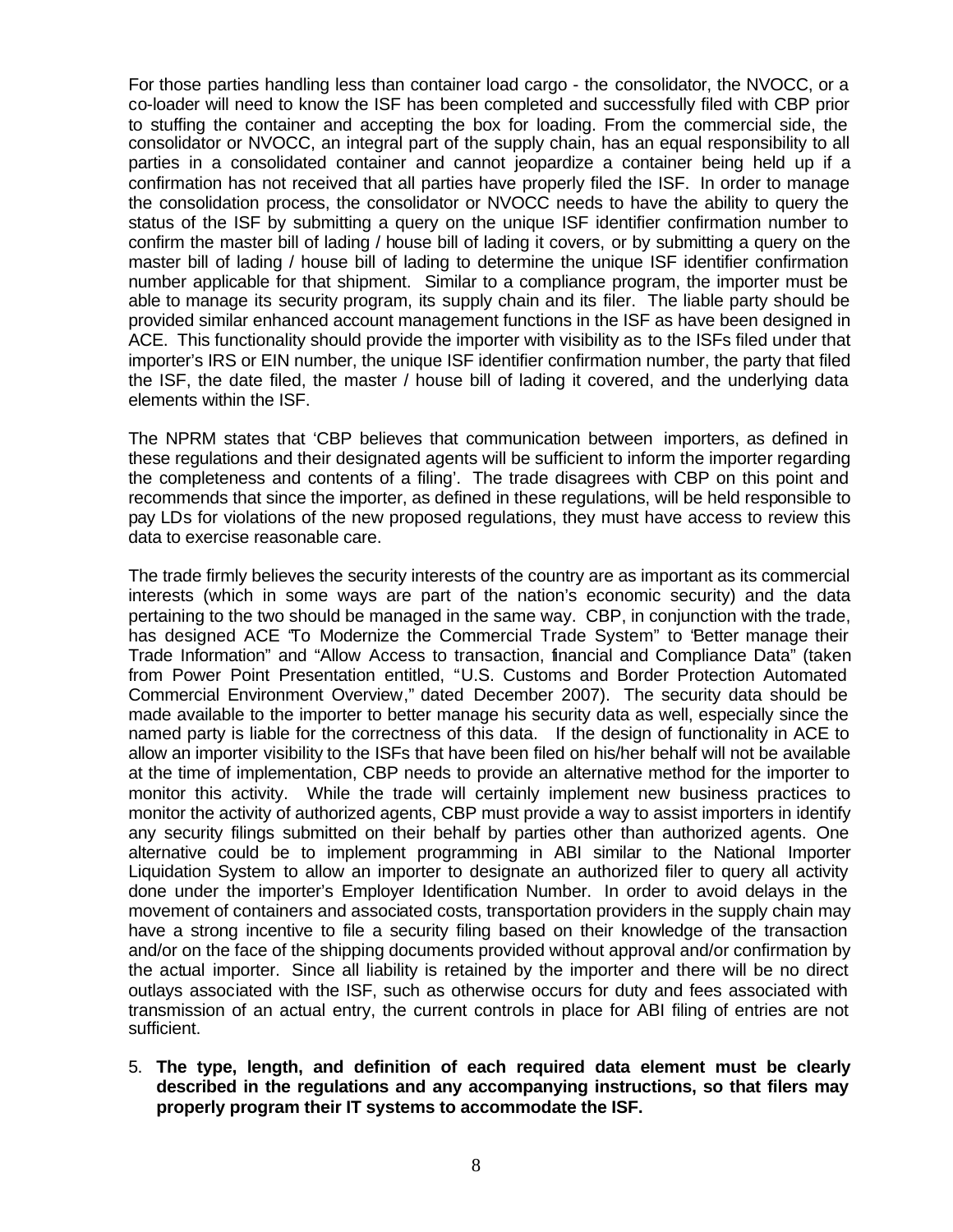NPRM Section IV. Proposed Importer Requirements for Vessel Cargo Destined to the United States, A. Overview; Required Elements

As stated previously, what is most complex and unknown is the technical specifications that have not been released to the trade and, therefore, raise the most questions. The NPRM outlines the data elements that will be required for various filing scenarios. While definitions are given for each element, the technical detail of the construct of the filing is not provided. In order to successfully implement the ISF, the trade will need to understand certain technical details related to that filing.

The record formats required for the security filing as implemented in ABI / AMS should be compatible with those that will be required in ACE without further changes in order to avoid additional programming requirements for the trade.

#### a. Comments and questions applicable to all data elements

There is some basic information needed for all data elements in order to properly format an ABI or AMS message to be submitted to CBP, including:

- Data type for each element (i.e., is the field alphanumeric, numeric, date structure, etc.)
- Length for each element. Since ABI and AMS are fixed width file format protocols, it is imperative that the length of each field be known.
- Address information. Is there an established format for name and address for the various elements using this? In what way should street addresses be formatted? Should the fields for city, state / province, country, and postal code be reported in separate fields? How will non-US addresses be handled or formatted? If there is insufficient space to insert the full non-U.S. address, what abbreviations should be employed?
- Element definitions. At the current time, the definitions for the data elements in the security filing proposed rule do not match the proposed definitions for the same data elements in various initiatives included in the ACE program. At what time will these definitions be synchronized? The trade would like a detailed plan of how CBP proposes to coordinate the 10+2 development effort and the ACE development effort so that the trade will not have to reprogram between the time the ACS interim solution is implemented and the final ACE solution is in place.
- Hierarchy of the message. What is the relationship hierarchy of the data elements to one another? Assuming CBP continues to reject risk assessment and linking through an algorithm, the NPRM specifies three fields that should be linked together at the line item level (manufacturer (or supplier) name and address, country of origin, and commodity HTSUS number). What other elements, if any, are to be reported at a line item level and what elements are to be reported at the header level? How should items not linked to the three previously specified fields be reported at a line item level? What is the process of nesting data elements in order to reflect the proper relationship between them?
- What validations for existing data will be performed for these filings? Against what validation tables will the data submission be compared to ensure the data is accurate?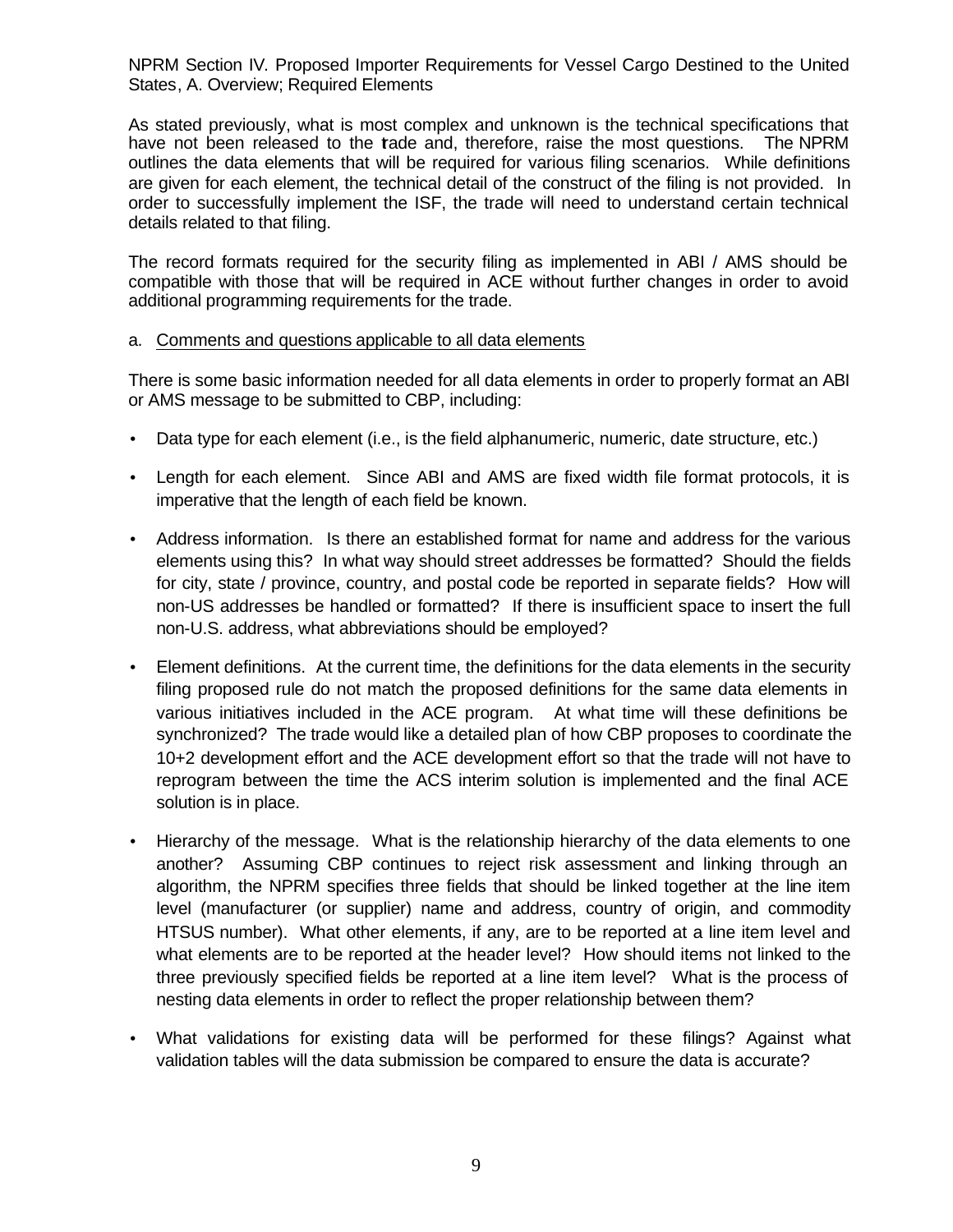#### b. Specific questions and recommendations for individual data elements

In addition to the general information outlined above for all data elements, there are some questions about the specific individual data elements that need to be answered for shipments other than FROB, IE Shipments, and T&E shipments, as well as the following recommendations:

- Manufacturer (or Supplier). Please provide a clear definition of the level of detail expected for the address elements. Will there be a specific ISF form that will be used to transmit all of the data which will specify the format in which to report the complete name and address? If the intent is to use the names and addresses to isolate the activity of each entity individually (i.e. all activity from one seller or all activity from one manufacturer) then clear definitions of the individual address elements that create an acceptable address is needed. The challenge is that each importer may have slight variations of an entity's address and the collection of consistent data will not be possible unless CBP defines what is needed. Further, addresses outside the U.S. often are provided in rather unique character strings of word and numbers. How are these to be reported? If there is a space limitation, how is this information to be abbreviated? The NPRM states in the alternative the name and address of the manufacturer (or supplier) that is currently required by the import laws, rules and regulations of the United States (i.e. entry procedures) may be provided. Please clarify to which law, rule or regulation does CBP refer?
- Ship to Name and Address. The NPRM provides the definition as "Name and Address of the first deliver-to party scheduled to physically receive the goods after the goods have been released from customs custody." The first delivery-to party to physically receive the goods may NOT be known by the time the ISF needs to be filed. To accommodate for the potential missing data, the definition should be changed to state: Ship to Name and Address: "Name and Address of the Consignee on the Bill of Lading." Does the "ship to name" need to be the name of a legal business entity? Please clarify if the importer may transmit the name of its distribution center, even though the distribution center is not a separate legal entity in its own right?
- Container stuffing location. The NPRM states that this field should include the "name and address(es) of the physical location(s) where the goods were stuffed into the container." In cases where multiple containers are included on one bill of lading, and thus one security filing contains multiple containers stuffed in multiple locations, which location should be reported? If all, how is that to be done? Will it be necessary to distinguish which containers are stuffed at which location?
- Consolidator (stuffer) name and address. The NPRM states this field should include the "name and address of the party who stuffed the container or arranged for the stuffing of the container". In cases where multiple containers are included on one bill of lading, and thus one security filing contains multiple containers that were stuffed or whose stuffing was arranged by multiple entities, which name and address should be reported? If all, how is that to be done? Will it be necessary to distinguish which containers are stuffed by which consolidator? Does the Container Stuffing location name need to be the name of a legal business entity? Please clarify if the importer may transmit the name of a distribution center even though the distribution center is not a separate legal entity in its own right? What is meant by the term "arranged for the stuffing of the container?" If the container is loaded entirely at the manufacturing site by the manufacturer, but a consolidator arranged for the delivery of a container to the manufacturing site and the consolidator made the booking with the carrier, please clarify which location is listed as the Consolidator (stuffer) name and address in the security filing. Is it the manufacturing site or the consolidator? If a consolidator uses a third party for its consolidation operations, please clarify what party name and address is to be reported, the consolidator name or name of the third party?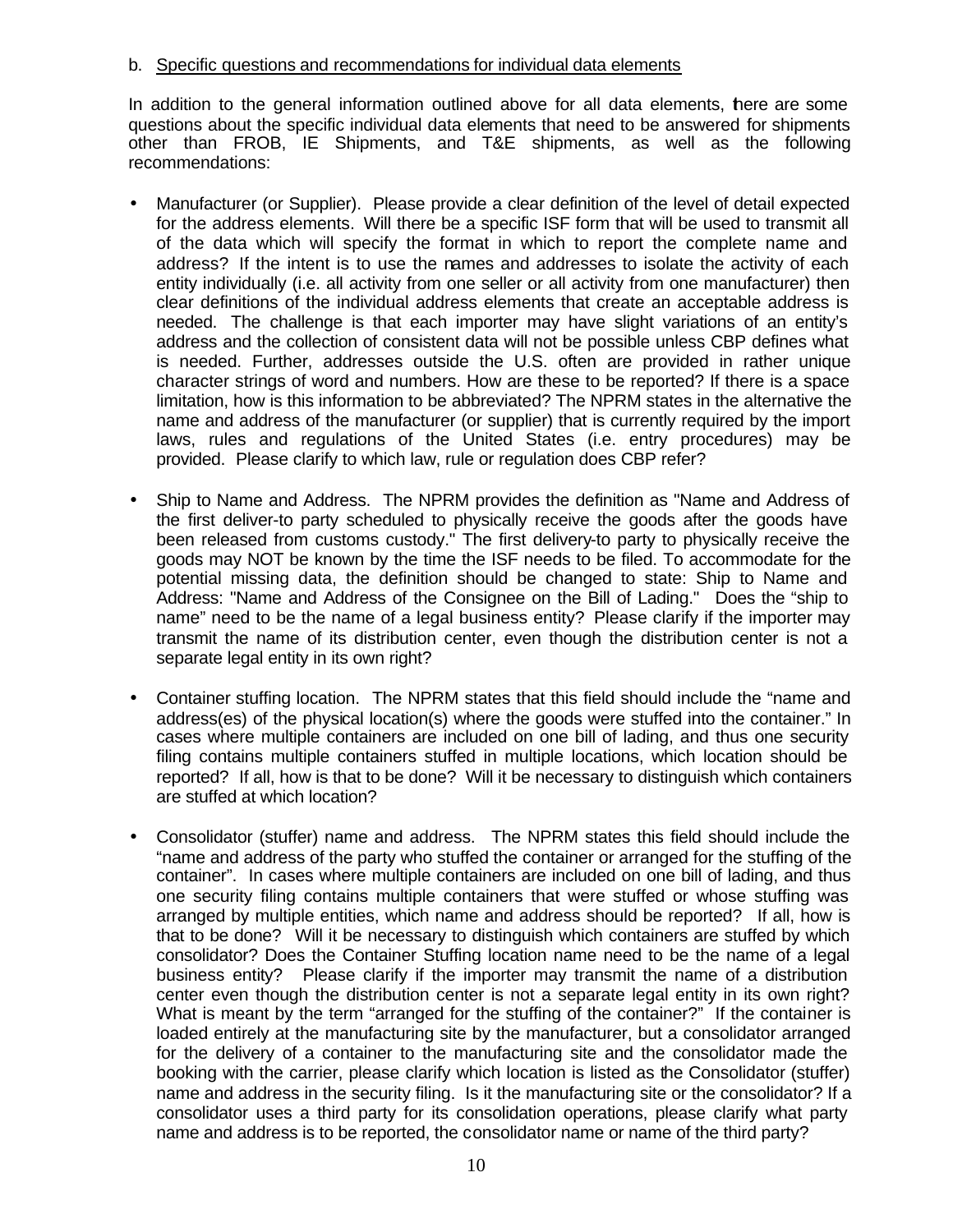• Consignee Numbers. Due to confidentiality concerns, it is recommended that CBP accept the name and address in lieu of the Internal Revenue Service (IRS) number, Employee Identification Number (EIN), Social Security Number (SSN) or CBP assigned number. A limited response, in regards to confidentiality, was provided for in the NRPM in section V.B. Confidentiality concerns remain as U.S. companies purchasing from domestic suppliers who import, resell and drop ship the product to U.S. companies poses a greater threat to confidentiality than CBP is willing to recognize. Large and medium size U.S. companies serving as consignee, when purchasing imported product from a domestic supplier, will require that company to provide their IRS number to every domestic supplier and their respective agent. This could be hundreds of parties having access to a critical piece of information outside the control of the large or medium size U.S. Company. CBP acceptance of the name and address is recommended.

For FROB, IE Shipments, and T&E shipments, the following questions exist related to specific data element:

- Booking party name and address. Should this be clearly defined by reference to commercial reality in which the booking party is the party who is paying for the transportation of the goods? We recommend that CBP accept the name and address or DUNS number of the booking party. Use of the DUNS number will reduce the amount of repetitive information needed as well as mismatches due to keying errors, added spaces, etc. Further, a DUNS number will facilitate CBP review of entities when desired.
- Foreign port of unlading. The NPRM requests a port code for the foreign port of unlading at the intended final destination. Where is this city code to be found? A standard list of foreign ports, such as the Bureau of Census Schedule K should be used for this purpose.
- Ship to name and address. It is recommended that CBP accept the name and address or DUNS number of the Ship to party. Again, the use of the DUNS number will reduce the amount of repetitive information needed as well as mismatches due to keying errors, added spaces, etc. Further, a DUNS number will facilitate CBP review of entities when desired.
- Place of delivery. The NPRM requests a "city code for the place of delivery." Where is this city code to be found? What is the format to be used?

What format will be required for the BOL? CBP has been discussing enlarging this data field, and since the trade does not know the timing of the security filing relative to the other ACE related updates, it is unclear how this will be handled in the security filing.

- How will the reporting of master, house and sub-house bills be handled? Will there be a hierarchical relationship in the filing such that multiple sub-house bills may be reported for each house and multiple house bills may be reported for each master in a single security filing?
- How will multiple security filings per BOL be handled (i.e., the case where one bill of lading covers multiple shipments)? How will security filings be properly identified if no unique identifier for each security filing is provided to the filer in response to the submission? How will CBP ensure that a modification is applied to the correct security filing, particularly in the case where there are multiple filings for a single bill of lading?

The above questions address elements included in the NPRM as being needed for a submission of a new security filing. Unknown at this time are the data elements to be provided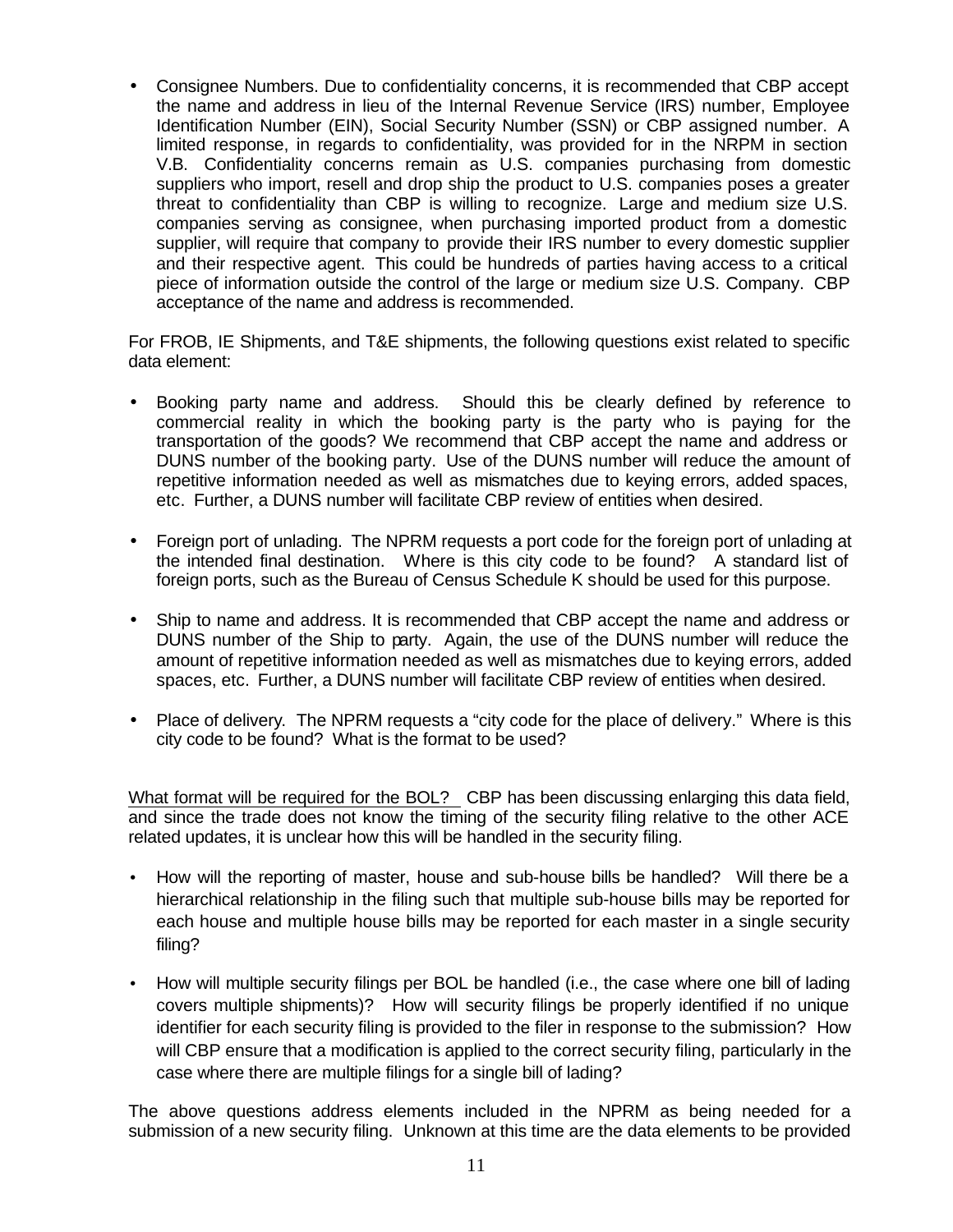for an amendment to a security filing. Even in the case of a "full replace" amendment, it is presumed that additional data will be needed in order to properly identify the correct security filing to be amended. How will this be handled since the bill of lading is not sufficient to match a security filing amendment to the correct initial security filing?

Under "IV. Proposed Importer Requirements for Vessel Cargo Destined to the United States, A. Overview; Required Elements," the data elements are discussed. For each piece of data requiring name, address, etc. it is recommended that DUNS numbers or name and address be allowed. Use of DUNS number will reduce the amount of repetitive information needed as well as mismatches due to keying errors, added spaces, etc. Further, a DUNS number will facilitate CBP review of entities when desired**.**

## c. Practical Obstacles Associated With Acquiring and Verifying Data

Under C-TPAT, importers are responsible for Tier 1 direct suppliers in their supply chains. Where Tier 2 and 3 supply chain partners or suppliers are utilized, C-TPAT companies are responsible for ensuring that their Tier 1 supply chain partners or suppliers follow the requirements of the security program. Larger C-TPAT companies often include in their contracts with their Tier 1 partners or suppliers that those business partners follow the specific requirements of the program and allow for the right to audit to insure compliance. However, the C-TPAT program recognizes that the supply chain has many levels and many partners, many not within the control of the C-TPAT company. This is the case where the Tier 1 partner or supplier subcontracts functions such as local drayage, warehousing, container stuffing, etc. to third party contractors. In those circumstances, C-TPAT does not require the C-TPAT company to have actual knowledge at the time of shipment of the third party supplier. Tracking and validating this Tier 2 and 3 supply chain information before loading when it is not visible to the importer at the time of export imposes requirements beyond those agreed to under the C-TPAT Program.

## d. ATDI Testing and Data Elements

NPRM Section: "V. General Public Comments C. Test of Concept and Phase-In Enforcement, the First Comment.

We understand CBP's objectives in testing the ISF data, with a variety of testing partners, and support its desire to do so. However, the trade would like access to CBP's analysis of that test in order to make appropriate comments and provide relevant input. The ability to compile data, transmit, and amend are key, fundamental issues for the trade to comply with, as systems and business processes will need to be developed. As neither data formats nor data specifications have been provided to date to the trade, or any results provided to the participants, CBP's analysis of the data testing would provide insight as to ways to maximize the feasibility of the ISF and its success and impact on the trade. As suggested to CBP by various groups, flow charts of this process are critical. It is both suggested and critical that charts be developed showing how the data will be reported for the different types of shipments (Example: multiple country of origin and HTS in one shipment versus a shipment with one country of origin and one HTS). This would include the availability of the required data, the required formats of the data, and any significant results from running the data through the Automated Targeting System to show the impact that the new data will have on targeting. The data currently being received by CBP is just a verification of where the data is and what data can be consistently gathered by the trade.

We recommend that CBP immediately release the proposed data formats to the trade. CBP needs to allow those companies that are participating in current testing to make required changes to their respective software systems to allow quantifiable measurements pursuant to accepted testing protocols as to what is needed to make the desired goal attainable. The cost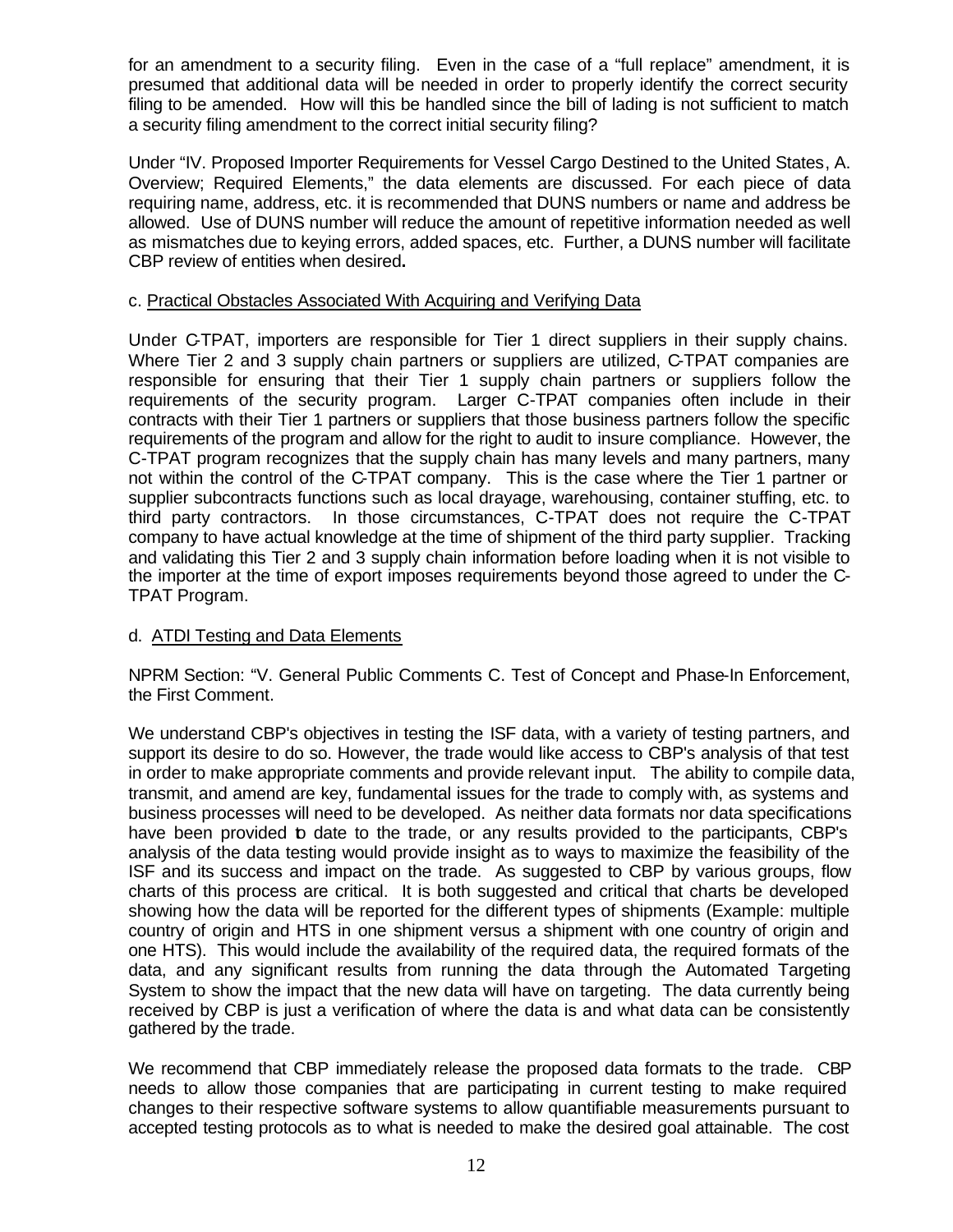to the trade as a whole, to go through live beta testing will not only be astronomical but could not possibly have been accurately estimated in the cost, benefit, and feasibility study conducted by CBP. At this point, not even the trade can answer the cost question. How can CBP?

In the NPRM public comments on page 101, CBP stated that it does not believe a new or separate test is required for the ISF due to the understanding gained through the current testing under the Advance Trade Data Initiative (ATDI). While an interesting conclusion, we would question it because the ATDI test did not use either of the platforms required under the proposed regulations, (ABI or AMS), nor did it include technical specifications, hierarchy, or formats associated with either of these platforms. As such, we strongly believe that additional testing using the actual ABI and AMS platforms, required formats, hierarchy, and specifications must be established prior to implementation.

#### 6. **The ISF must be harmonized with the SAFE Framework of Standards promulgated by the World Customs Organization and subscribed to by the US. This must occur prior to any implementation.**

NPRM Section IV. "Proposed Importer Requirements for Vessel Cargo Destined to the United States"

At the behest and urging of the U.S., the World Customs Organization (WCO) promulgated the SAFE Framework of Standards as the first step in implementing a worldwide supply chain security system. The US was the leading advocate in recommending and developing this system. The ISF presents a unique opportunity for the US to take a significant first step in implementation of the SAFE Framework. Accordingly, the ISF must conform to WCO standards and definitions.

The SAFE Framework requires that "Customs administrations should not burden the international trade community with different sets of requirements to secure and facilitate international commerce. There should be one set of international Customs standards developed by the WCO that do not duplicate or contradict other recognized intergovernmental security requirements".

The SAFE Framework, under Pillar I, Section 1.3, Submission of data, sets forth the list of accepted data elements for security filing purposes. CBP proposes to add to the list of data elements without first seeking amendment by the WCO Customs administrations.

Data elements proposed to be added without amendment to the SAFE Framework include:

- Manufacturer's Name and Address
- Seller's Name and Address
- Buyer's Name and Address
- Consolidator's Name and Address
- Country of Origin

In addition, CBP has sought to rename existing WCO Data Elements without first seeking amendment to the WCO Data Model. For example, with regard to the "Ship to Name and Address" in the ISF, the SAFE Framework provides only for the address under data element "Delivery Destination".

It is also strongly recommended that CBP use the agreed upon WCO Data Model definitions to avoid confusion in a global trade environment. As a further example, "Consolidator", under the WCO Data Model is the "[n]ame [and address] of the freight forwarders combining individual smaller consignments into a single larger shipment (so called consolidated shipment) that is to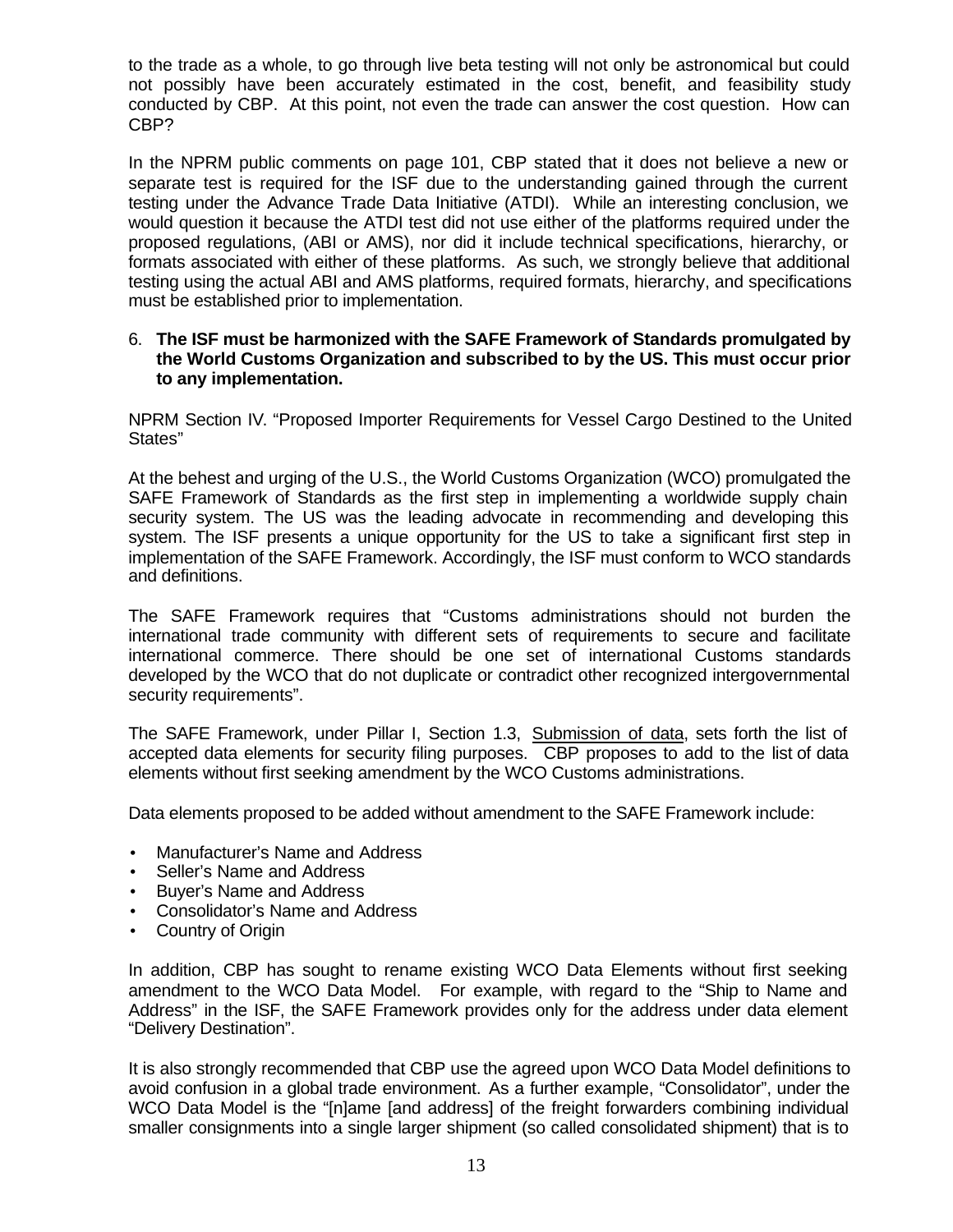be sent to a counterpart who mirrors the consolidator's activity by dividing the consolidated consignment into its original components".

In addition, "Container Stuffing Location" is not included as a data element in the WCO Data Model. However, "Place of Vanning" has been included which is defined by the WCO as "[n]ame [and address] of the location where the goods are loaded into the transport equipment".

We recommend that the WCO definitions (1) be amended to include any ISF data elements not found in the WCO model and (2) that the ISF utilize existing WCO definitions and standards. These would be significant steps toward implementation of the SAFE Framework and mutual recognition of supply chain security programs.

#### 7. **The carrier messaging requirements must be more clearly defined so that the carriers may carry out an effective implementation of their portion of the security filing requirement.**

NPRM Section III. "Proposed Carrier Requirements Relating To Vessel Cargo Destined to the United States."

## a. Carrier Visibility into Importer Security Filings (ISFs)

Under the NPRM, carriers will not have visibility from CBP into whether the importer has made an ISF (unless they are making the filing as agent of the importer). The ocean carrier will need timely receipt from CBP of any Do Not Load or other hold message that CBP issues based on the filing or the non-filing of an ISF (whether the ISF filing was made via AMS or ABI).

#### b. Bill of Lading Requirement in Importer Security Filing

The NPRM's Background Information (p.96) discusses that an ISF must include a bill of lading number, but the proposed regulations do not list the bill of lading number as a required data field. CBP should clarify whether the bill of lading number is required and also whether both the master and house bill number are required in an NVOCC controlled shipment. This is the position CBP took in earlier discussions with the trade when 10 plus 2 was being formulated, but it is not clearly reflected in the NPRM. This will be needed to ensure there is effective messaging between CBP and carriers.

Carriers will need to provide their customers with bill of lading numbers in sufficient time for the importer or its agent to include the number in the ISF. This is a necessary operational change that some ocean carriers will need to address, although how they do it may vary from carrier to carrier. As such, this is not an issue that is, or should be, addressed in the regulations.

#### c. Split Shipments and Rolled Cargo

If a container is rolled from one scheduled vessel to a different vessel, does the importer need to amend its ISF? Does a new 24 hour clock start? During previous discussions with CBP on this issue, CBP responded that it was not necessary for the importer to amend its filing if the container (or shipment) is rolled from one vessel to another and the bill of lading remains the same.

While the bill of lading number should generally remain the same, there are two situations we can quickly identify where this would not be true:

• For a bill of lading covering multiple containers, the carrier (due to operational reasons or due to customer instructions) may load some of the containers on one vessel and the rest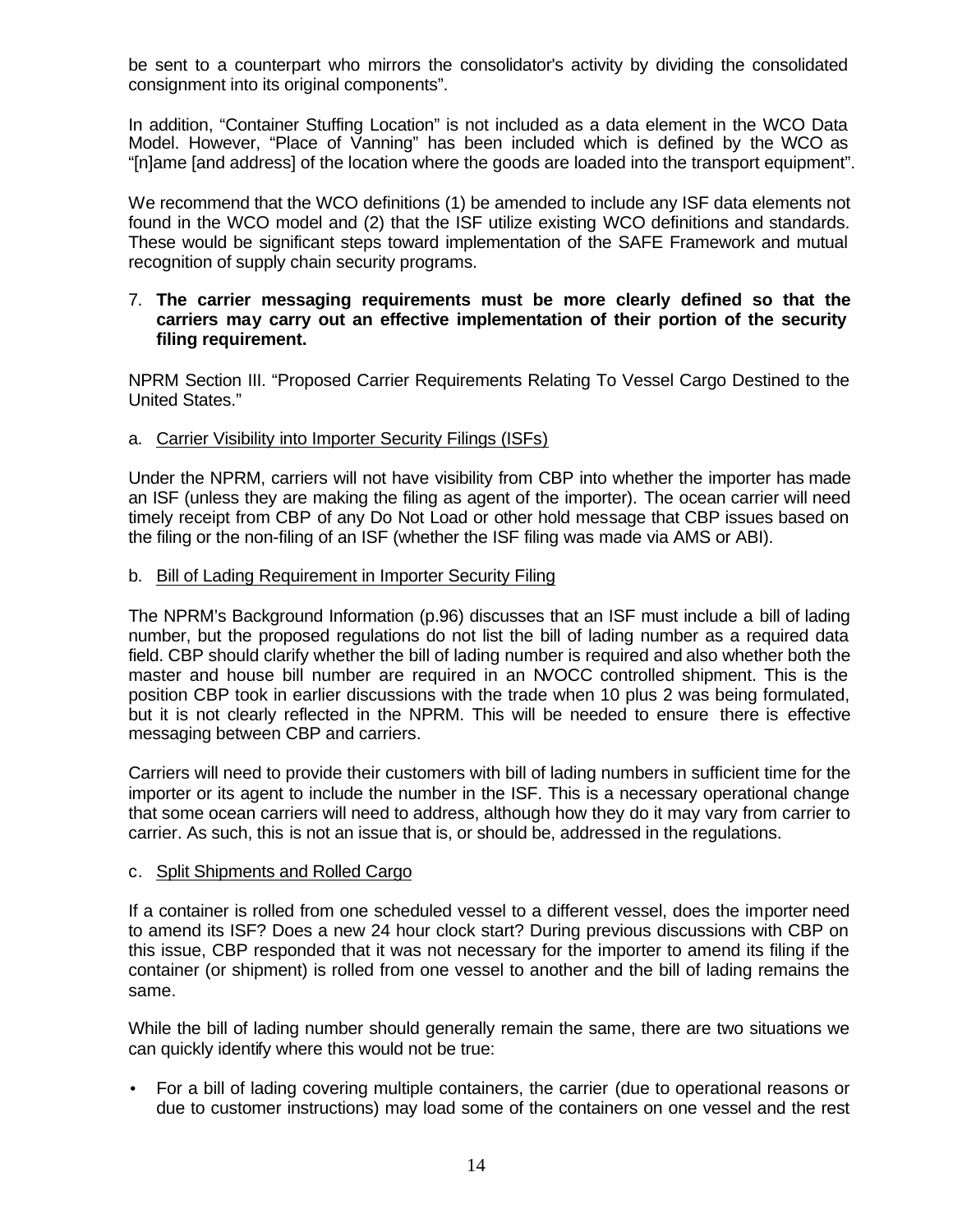on another, resulting in a "split" or two bills of lading. Would this require the importer to amend its ISF or file a new ISF?

• Another exception would arise where a carrier bill of lading number consists of its SCAC, voyage number, and bill number. (E.g., XYZU7324S1234567). When a container is rolled, the voyage number changes. (e.g., XYZU7325S1234567). In this case the container information would not change, and an audit trails remains in place. Would an ISF amendment be needed?

## d. FROB, IE and T&E cargo

For FROB, IE and T&E cargo where the carrier is the party filing the IE and T&E documentation, the carrier is required to provide an abbreviated 5 data element ISF "for each good listed at the 6 digit HTSUS number at the lowest bill of lading level (i.e., at the house bill of lading level, if applicable)". The five data elements are: 1) booking party, 2) foreign port of unlading, 3) place of delivery, 4) ship to name and address, and 5) 6 digit HTSUS cargo classification number.

*1. House Bill Level Information*: The NPRM states that for FROB cargo "the importer is construed as the international carrier of the vessel arriving in the United States" (p.94), yet this section of the proposed regulations (section 149.1(a)) simply says for FROB cargo "the importer is construed as the carrier" without distinguishing between ocean carriers and NVOCCs. The ocean carrier will not have access to house bill of lading information.

If CBP is going to require, for FROB and these in-bond shipments, house bill of lading level information for 1) the "booking party", 2) place of delivery, 3) ship to name and address, and 4) six digit HTSUS cargo classification number at house bill level, the regulations will need to make it clear that this is an NVOCC responsibility, as ocean carriers do not have such information and cannot reasonably be expected to obtain it.

*2. "Booking Party":* The NPRM proposes to define the "booking party" as the "*the name and address of the party who is paying for the transportation of the goods*". This proposed definition is inconsistent with commercial practice and does not appear workable. A forwarder or agent who makes the booking with the carrier would not appear to satisfy this proposed definition.

Further, "transportation" costs can include ocean base freight, surcharges, fuel charges, THCs, and even local currency charges. Transportation costs may also be split among the shipper, forwarder, and customer. At the time the ISF needs to be submitted, it may not be known which party is paying for each transportation cost . For example:

- In some instances, the party paying for the transportation costs may not be known until actual payment is received by the carrier. This scenario exists because such costs can still be negotiated between the importer and shipper during the shipment process.
- When the pre-payment term on the bill of lading is 'collect', the consignee is responsible for the transportation costs. However, the consignee may not be actually known at the time the ISF is submitted to CBP.

The term booking party should be defined as it is normally understood and used in the trade, that is, "the party who initiates the reservation of the cargo space for the shipment."

*3. Ship to Name and Address*: "Ship To Name and Address" is defined as the "name and address of the first deliver-to party scheduled to physically receive the goods after the goods have been released from customs custody." According to its literal terms, this seems to be an odd and improbable definition. The first party to physically receive the goods might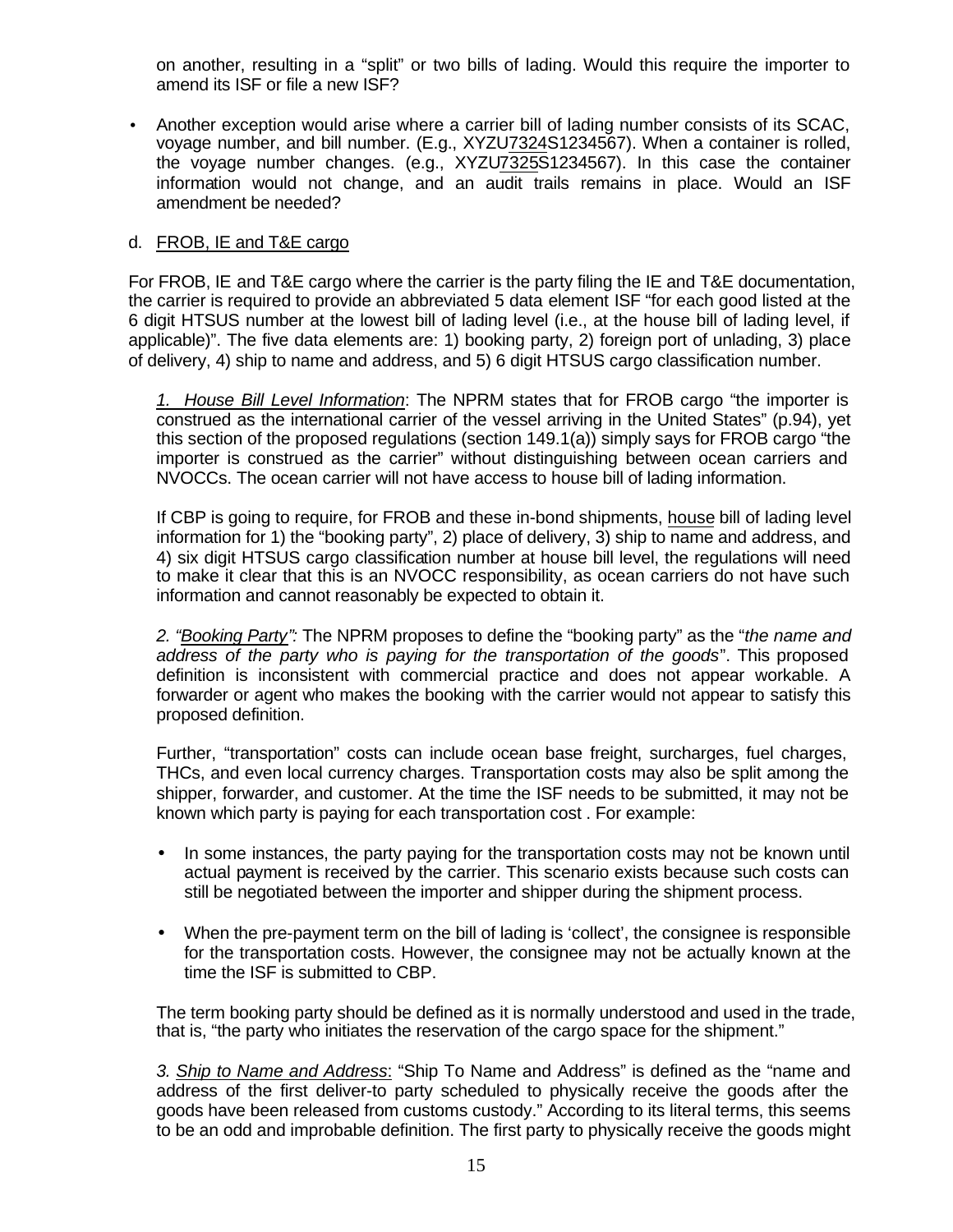be a trucker or other service provider. It would seem more appropriate for the definition of the "ship to" party for these FROB and in-bond shipments to be "the party to whom the carrier is to deliver the goods under the carrier's contract of carriage".

*4. Six Digit HTSUS Code:* Such codes are not required for manifest filings, which only require a "precise description" of the cargo which *may* be a 6 digit code "if that information is received by the shipper". The same approach should be taken for FROB cargo. Shippers in non-US trades do not typically provide six digit HTSUS cargo descriptions, and carriers do not have expertise in the classification of goods under the Harmonized Tariff.

## **8. We strongly recommend a more realistic and collaborative cost, benefit and feasibility study as we believe that the costs used are understated in the NPRM.**

## a. Costs and Delays in Shipping

On Page 95, Column 3 of the NPRM, the comment states, in part: "While CBP understands that some business practices may need to be altered in order to obtain the required information at an earlier point, CBP does not anticipate that these changes will be unduly burdensome." Within the context of CBP's response, there is no effort to formulate a cost to any tier of importers, regardless of volume. Not only will these requirements be burdensome for the 832,000 importers/shippers into the USA, (CBP's estimate of the total number of importers) they are also exceptionally costly, much more than the cost/benefits analysis indicates. Below are some specific instances of either faulty cost analysis, or items not included in the overall cost/benefits study on the impact of this rule:

#### b. A real view of the costs:

On Page 107, Column 1, CBP outlines the concern that small entities may be more impacted by this rulemaking than those larger, more mature importers. CBP states that this rulemaking will impact a substantial number of small entities conducting these activities. However, CBP states that they cannot certify that the proposed rulemaking will or will not have a significant impact on small entities. While CBP requests comments on this matter, they offer a detailed Initial Regulatory Flexibility Act analysis in a docket link.

Lacking a clear impact and cost analysis for the small entity is clearly an oversight. An analysis of the top 100 importers, as listed in the annual Journal of Commerce report suggests that these importers contribute 12.94% to the total of all imported containers counted, leaving the majority of the containers to those who would be considered small entities. Therefore, 831,900 importers (those that import below 13,900 TEUs annually) represent 87.06% of the total U.S. importer base. This huge "importer base" requires further analysis and comment from those small importers who will not only be impacted by the cost of complying with the rulemaking, but may also be most directly effected by the extension of supply chains and the outcome of increased costs.

In the analysis, there are no one-time implementation costs of individual importers who self-file or of brokers considered. It appears the assumption is that only carriers will have such system implementation costs. Even without planning to self-file, one would expect their company to have implementation costs apart from filing fees charged by either a broker or a carrier. It is probably optimistic to assume all costs for such implementation will be covered by additional transactional fees, particularly in the case of brokers or forwarders who make this investment in order to continue business with existing customers.

Small importers will be required to create programming to link all purchase order detail to item master and individual part level information in order to access the HTUS code required for the ISF. Large importers (but not in the top 100) who are more mature and frequent importers may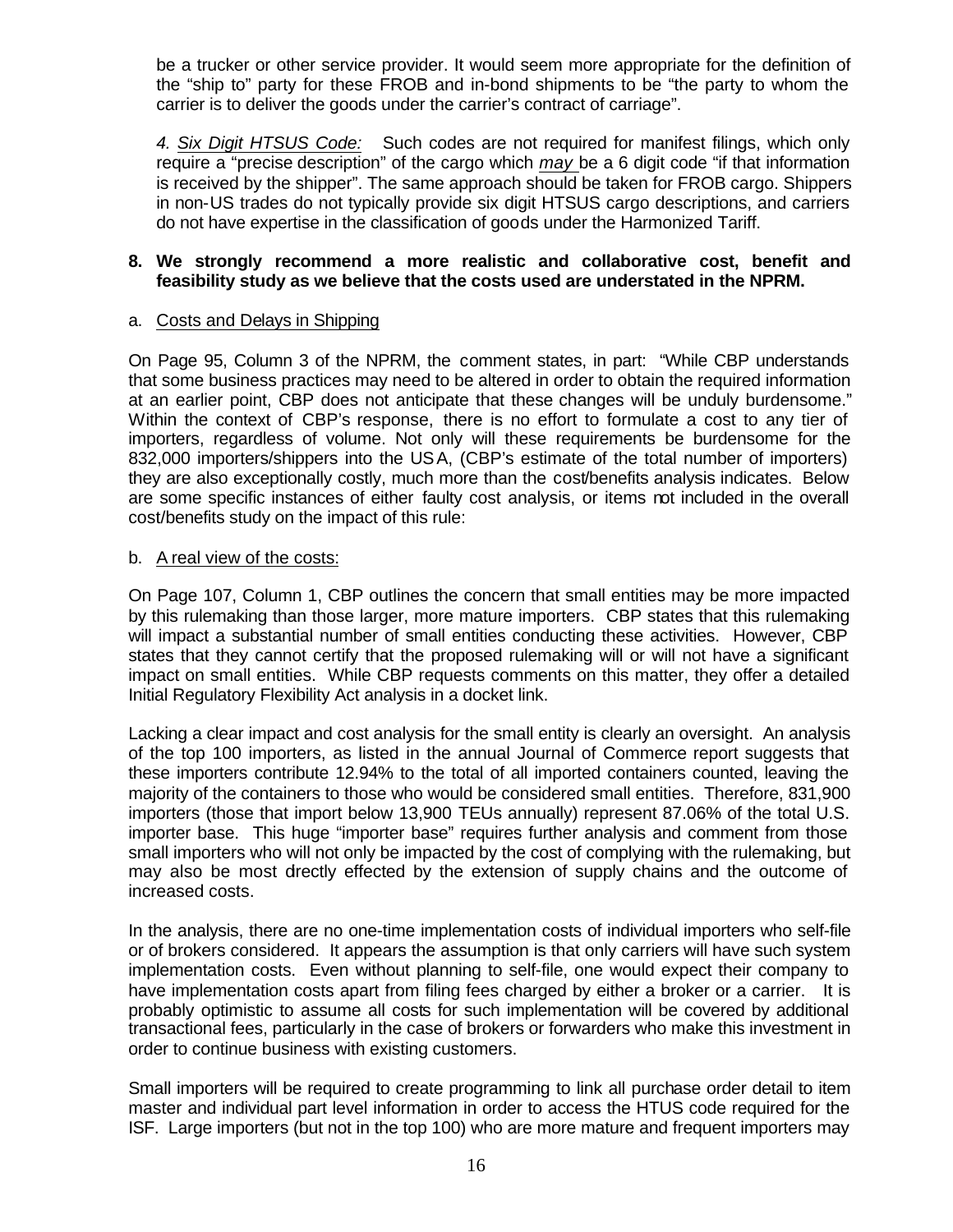already have this data integration; however, it is not clear that CBP has analyzed the cost of this programming on the small and lower-frequency importer. Two different software providers gave the COAC's subcommittee an estimate of costs, ranging from \$50,000 to modify existing IT systems, up to \$100,000 of programming services for completely starting up an IT backbone system to manage the data needed to supply 10+2 information PRIOR to 24 hours before shipping. Assuming that each importer must pay this cost is not an accurate assumption, as all importers will not modify their existing software systems; accordingly, they will use a "service provider" who has taken that capital cost step. In either case (self providing the data or using a service provider) there is some level of internal programming required by the importer. However in order to analyze and quantify this, the COAC Advance Data undertook a brief survey of companies that were actually using a service vs. those that were making the changes in-house to supply the information. The results were astonishing, given that this analysis was not performed by CBP and added to their cost/benefit analysis.

Using even a crude attempt at quantifying this cost burden, the subcommittee used the following assumptions:

- 832,000 importers will have to add software modifications to provide the data.
- Assuming either a fee-for-ISF or no software costs is not realistic.
- The subcommittee cut in half the lowest software fee estimate to get to a number that is both conservative and realistic if a percentage of companies are already more than ready to provide this information in advance (a concept that the trade has heard from CBP on many occasions). Therefore the subcommittee used \$25,000 of software upgrades to implement 10+2, whether this fee is payable over time (on a \$/ISF filing fee or up front in software services)
- If we discount the top 1,000 importers as being so mature and forward thinking in their internal IT departments that they are indeed already prepared for this, and only use the bottom 831,000 importers, the math is as follows:

831,000 x \$25,000 = \$20,800,000,000 spent on just 1-time software expenses. **\$20.8 Billion.**

The committee realizes that this estimate is not scientifically derived, but it has most certainly not been included in CBP's cost estimates. No importer will escape having to provide data, supported by IT improvements, whether or not they pay the CBP estimated \$20-\$38/Bill of Lading/ISF or not.

Next we will examine the "costs" in supply-chain delays.

#### c. Supply Chain costs

The subcommittee received several comments on the cost benefit analysis that CBP and OMB have performed to ascertain that there will be a negative impact on the trade to the tune of \$390 Million to \$620 Million per year. This number however is not at all inclusive of the following key cost components, many of which will add serious additional costs to all importers possibly leading to inflation and shortages of products.

Page 106, Column 3 outlines the CBP assumption for median value of shipment of goods imported into the US - stating the average is \$37,000/shipment - and that the increase in costs based on additional delays caused by the ISF would range from \$20.00-\$38.00 per shipment, or .05%-.10%. This assumption is based on the expected delay factor of 1 day (24 hours) for the first year of implementation and a delay of 12 hours for years 2-10 of the program.

The assumptions used above do not reflect the realities of ocean shipping. Once again, CBP has misjudged the issue of a delay at the port for cargo sailing on a vessel. Once a vessel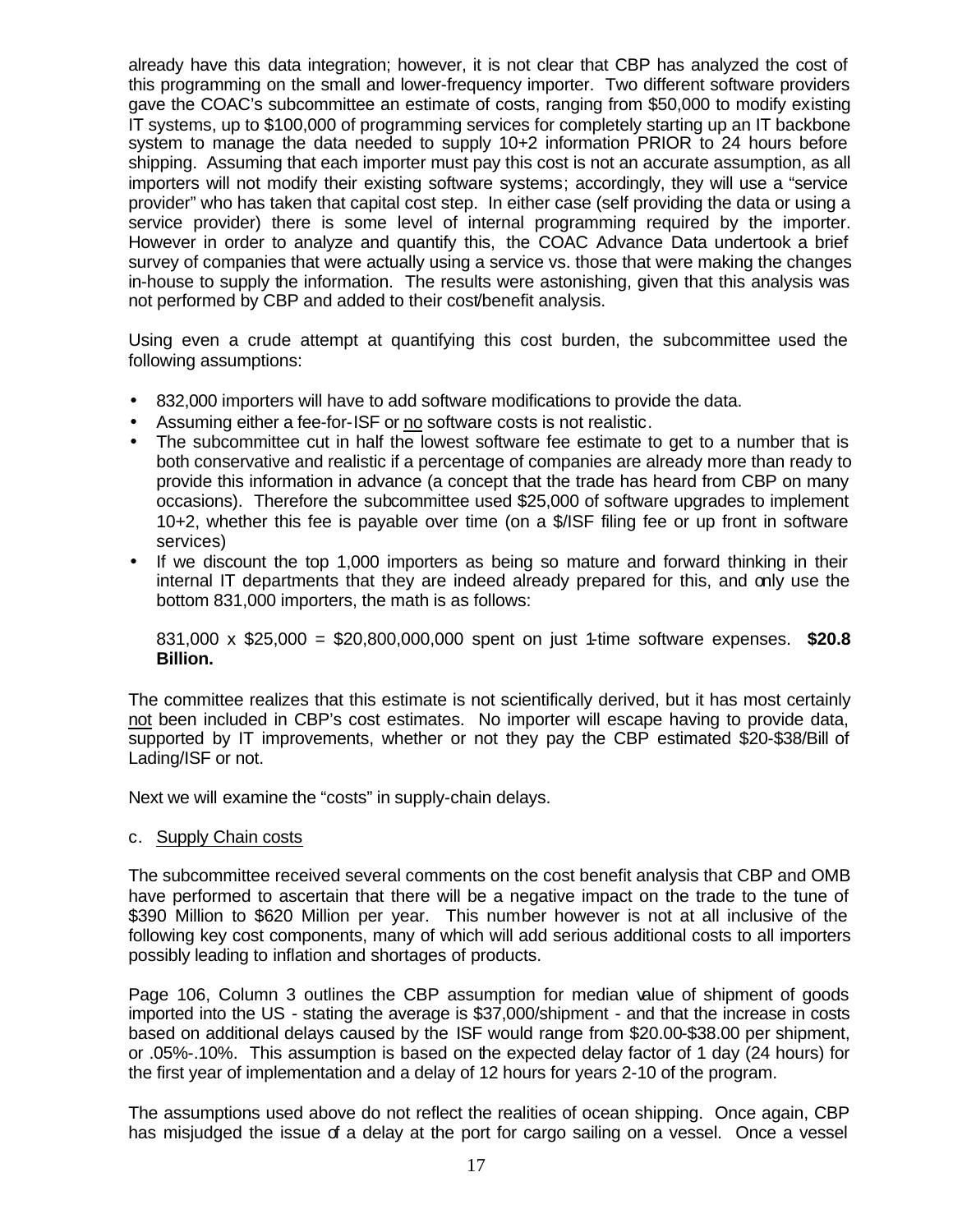schedule is made, for example, between Hong Kong and Los Angeles, and a container slot is booked, it is not simply getting onto the next ship, the next day, should there be a delay in the ISF or "do not load" message. The reality is that the container waits for the next ship from Hong Kong to LA, which is 5-7 days later.

This is a serious problem with 90% of the importers utilizing just-in-time delivery procedures. Therefore, the primary "missing" cost that CBP did not consider is the real factor of missing by 5-7 days containers making the sailing schedule. To be ultra conservative to attempt to quantify this reality: If only 5% of the NVOCC cargo misses the sailing schedule, (NVOCC cargo is estimated to be approximately 35% of all ocean cargo) this will result in a potential problem of 1.43% of the 12 Million inbound containers, totaling 171,600 containers. If we believe the valuation per container that CBP uses (\$37,000), the potential "cost" to the trade is an additional \$6.349 Billion.

Several importers on the sub-committee had this reaction to the potential loss of a sailing date: "As far as the way our business actually deals with shipping delays, the impact is considered to be either the cost difference in changing a shipment from ocean to air (which we do quite often) or the cost of lost sales. To be conservative, we used core items that could be sent at a later date as opposed to seasonal items that may be obsolete altogether if they are not received timely. Where a shipment missed a sailing and the origin is a weekly sailing point, the cost to us is lost sales; i.e., the value of the merchandise."

CBP has not included this kind of analysis or some valuation calculation on lost sales, missed sales, air freight vs. ocean to make up for missing the 24 hour calculation. A conservative estimate such as the purely assumptive yet very conservative estimate above indicates that the cost could be as high as \$6.35 Billion!

#### d. CBP Costs that affect industry (indirect) as a result of the new ISF

The "cost" to the CBP systems in order to take on the additional data has not been mentioned in the cost benefits analysis. Even though this is apparently not a "trade cost" issue, it most certainly is when considering that the trade has to use these very same systems in order to file entries, clear merchandise (which gets back to the delay/delivery costs issues) when the system is down, or slow, or delayed which occurs several times each year. The additional data that CBP is expecting to process will be a huge burden on the antiquated ACS system.

For example, the ISFs will be created per line-per bill of lading unit, the smallest bill of lading unit available. There were over 30 Million entries submitted in 2007, of which 83% were 01 entries (based on ACE information) which represents approximately 24,900,000 entries at approximately 1.5 bills of lading per entry. This totals more than 37,500,000 ISFs that will need to be filed annually, as a baseline number.

If there are only 12 data elements needed (with 5 of them multiple lines, i.e. manufacturer name and address is 3 lines), and 2 elements being container status messages (CSM) and stowage plans (exceeding 45 million messages in recent ATDI testing), that adds the following:

{37,500,000 x 5 elements x 3 lines} + {45,000,000 CSMs} + {5 other elements x 37,500,000 at one line each} = The grand total of "new line item data elements" needed to add into the ACS – ABI systems will be in excess of 795,000,000 lines of data.

The cost of this new data, in terms of efficiency for the trade has not been calculated. Moreover, there has not even been a discussion in the NPRM as to what the data coding requirements will be for the trade. There are no instructions, no data sets, no data format requirements, nothing to indicate what "costs" will be incurred by the government when this system is implemented. Also unsettling is whether all this additional data, within the antiquated